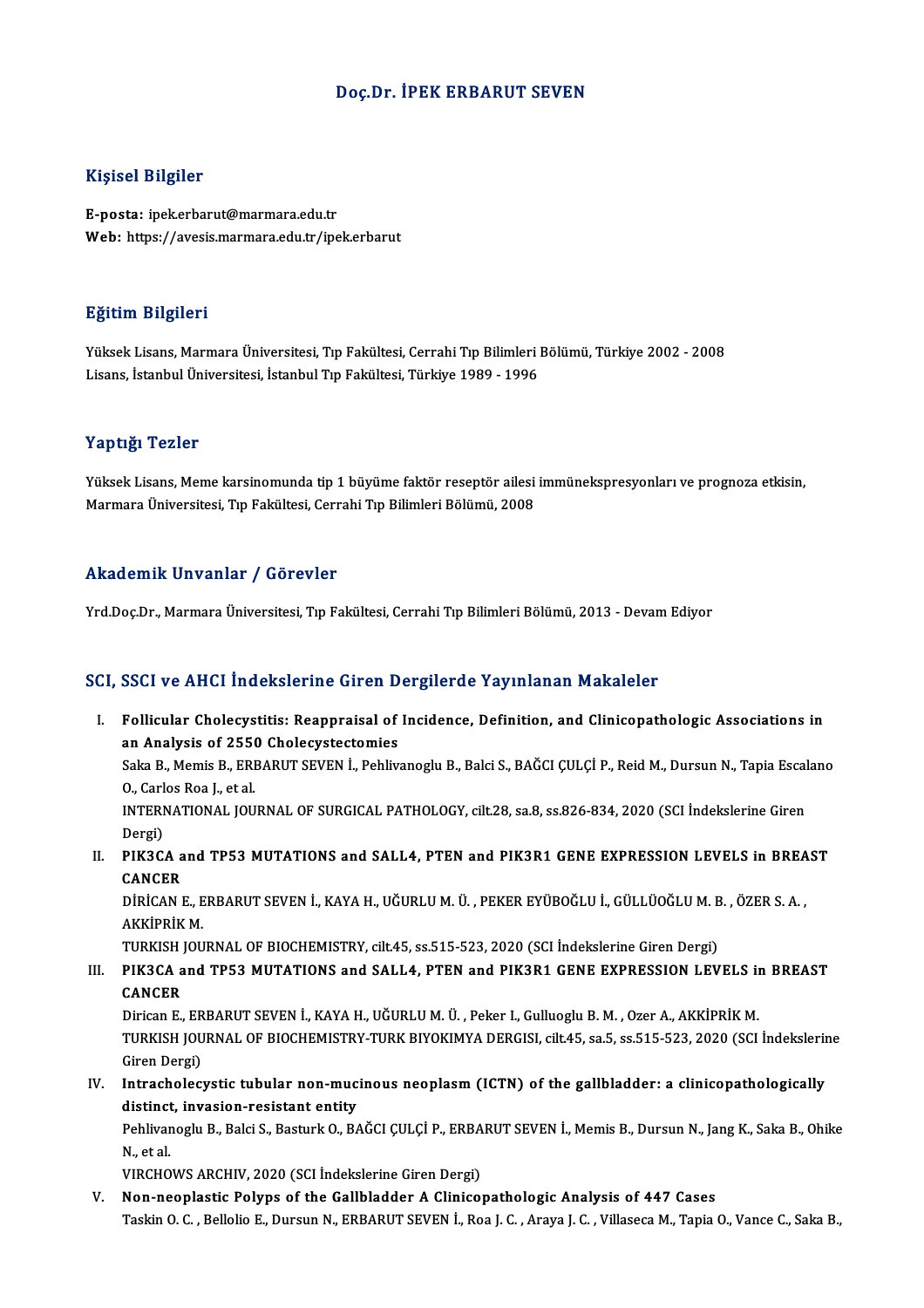etal.

AMERICAN JOURNAL OF SURGICAL PATHOLOGY, cilt.44, sa.4, ss.467-476, 2020 (SCI İndekslerine Giren Dergi)

- et al.<br>AMERICAN JOURNAL OF SURGICAL PATHOLOGY, cilt.44, sa.4, ss.467-476, 2020 (SCI İndekslerin<br>VI. Tumor cell seeding in the biopsy tract and its clinical significance in osteosarcomas<br>Turker K.H., EROL B. ERRABUT SEVEN İ AMERICAN JOURNAL OF SURGICAL PATH<br>**Tumor cell seeding in the biopsy trac**<br>Turkoz K. H. , EROL B., ERBARUT SEVEN İ.<br>JOUPNAL OF SURCICAL ONÇOLOCY .gilt 11 Tumor cell seeding in the biopsy tract and its clinical significance in osteosarcomas<br>Turkoz K. H. , EROL B., ERBARUT SEVEN İ.<br>JOURNAL OF SURGICAL ONCOLOGY, cilt.118, sa.8, ss.1335-1340, 2018 (SCI İndekslerine Giren Dergi) Turkoz K. H. , EROL B., ERBARUT SEVEN İ.<br>118, sa.8, ss.1335-1340, 2018 (SCI İndekslerine Giren Dergi)<br>11. Paraduodenal Pancreatitis Imaging and Pathologic Correlation of 47 Cases Elucidates Distinct JOURNAL OF SURGICAL ONCOLOGY, cilt.118, sa.8, ss.1335-1340, 2018 (SCI İndekslerine Giren Dergi)
- Muraki T., Kim G. E. , Reid M. D. , Mittal P., Bedolla G., Memis B., Pehlivanoglu B., Freedman A., ERBARUT SEVEN İ.,<br>Choi H. et al. Subtypes and the Factors Involved in its Etiopathogenesis Muraki T., Kim G. E. , Reid M. D. , Mittal P., Bedolla G., Memis B., Pehlivanoglu B., Freedman A., ERBARUT SEVEN İ.,<br>Choi H., et al.<br>AMERICAN JOURNAL OF SURGICAL PATHOLOGY, cilt.41, sa.10, ss.1347-1363, 2017 (SCI İndeksler Choi H., et al.<br>AMERICAN JOURNAL OF SURGICAL PATHOLOGY, cilt.41, sa.10, ss.1347-1363, 2017 (SCI İn<br>VIII. Laparoscopic approach for removing a coin trapped in Meckel's diverticulum<br>KARADENİZ CERİT K. Kakısonan A. ERRABUT SE

- AMERICAN JOURNAL OF SURGICAL PATHOLOGY, cilt.41, sa.10, ss.1347-136<br>Laparoscopic approach for removing a coin trapped in Meckel's d:<br>KARADENİZ CERİT K., Kalyoncu A., ERBARUT SEVEN İ., KIYAN G., Dagli T. E.<br>ULUSAL TRAVMA VE VIII. Laparoscopic approach for removing a coin trapped in Meckel's diverticulum<br>KARADENİZ CERİT K., Kalyoncu A., ERBARUT SEVEN İ., KIYAN G., Dagli T. E.<br>ULUSAL TRAVMA VE ACIL CERRAHI DERGISI-TURKISH JOURNAL OF TRAUMA & EM KARADENİZ CERİT K., Kalyoncu A., ERBARUT SEVEN İ<br>ULUSAL TRAVMA VE ACIL CERRAHI DERGISI-TURKIS<br>sa.5, ss.438-440, 2017 (SCI İndekslerine Giren Dergi)<br>Massive bementyais related te sentained runtu: ULUSAL TRAVMA VE ACIL CERRAHI DERGISI-TURKISH JOURNAL OF TRAUMA & EMERGENCY SURGERY, cilt.23,<br>sa.5, ss.438-440, 2017 (SCI indekslerine Giren Dergi)<br>IX. Massive hemoptysis related to contained rupture of syphilitic aortic a
	- sa.5, ss.438-44<br>Massive hem<br>parenchyma<br><sup>Ishin S.</sup> Hamid Massive hemoptysis related to contained<br>parenchyma<br>Isbir S., Hamidov A., ERBARUT SEVEN İ., AK K.<br>JOUPMAL OF THOPACIC AND CAPDIOVASCUL parenchyma<br>Isbir S., Hamidov A., ERBARUT SEVEN İ., AK K.<br>JOURNAL OF THORACIC AND CARDIOVASCULAR SURGERY, cilt.154, sa.2, 2017 (SCI İndekslerine Giren Dergi)

Isbir S., Hamidov A., ERBARUT SEVEN İ., AK K.<br>JOURNAL OF THORACIC AND CARDIOVASCULAR SURGERY, cilt.154, sa.2, 2017 (SCI İndekslerine Giren Dergi)<br>X. Calculation of the Ki67 index in pancreatic neuroendocrine tumors: a comp JOURNAL OF THORACIC AN<br>Calculation of the Ki67 is<br>counting methodologies Calculation of the Ki67 index in pancreatic neuroendocrine tumors: a comparative analysis of fo<br>counting methodologies<br>Reid M. D. , BAĞCI P., Ohike N., Saka B., ERBARUT SEVEN İ., Dursun N., Balci S., GÜÇER H., Jang K., Taj

counting methodologies<br>Reid M. D. , BAĞCI P., Ohike N., Saka B., ERBARUT SEVEN İ., Dursun N., Balci S., GÜÇER H., Jang K., Tajiri T., et al.<br>MODERN PATHOLOGY, cilt.28, sa.5, ss.686-694, 2015 (SCI İndekslerine Giren Dergi) Reid M. D. , BAĞCI P., Ohike N., Saka B., ERBARUT SEVEN İ., Dursun N., Balci S., GÜÇER H<br>MODERN PATHOLOGY, cilt.28, sa.5, ss.686-694, 2015 (SCI İndekslerine Giren Dergi)<br>XI. Immunoexpresion of HER family in invasive ductal

- MODERN PATHOLOGY, cilt.28<br>Immunoexpresion of HER<br>ERBARUT SEVEN İ., KAYA H.<br>VIRCHOWS ARCHIV, cilt.452 Immunoexpresion of HER family in invasive ductal carcino<br>ERBARUT SEVEN İ., KAYA H.<br>VIRCHOWS ARCHIV, cilt.452, 2008 (SCI İndekslerine Giren Dergi)<br>Aneerine sarsinemes of the breest in Turkish wemen; Her
- ERBARUT SEVEN İ., KAYA H.<br>VIRCHOWS ARCHIV, cilt.452, 2008 (SCI İndekslerine Giren Dergi)<br>XII. Apocrine carcinomas of the breast in Turkish women: Hormone receptors, c-erbB-2 and p53<br>immune.expression VIRCHOWS ARCHIV, c<br>Apocrine carcinoma<br>immunoexpression<br>KAVA H. Borluut S. El Apocrine carcinomas of the breast in Turkish wom<br>immunoexpression<br>KAYA H., Bozkurt S., ERBARUT SEVEN İ., Djamgoz M. B. A.<br>PATHOLOCY PESEARCH AND PRACTICE silt 204 sa 6 sa i

immunoexpression<br>KAYA H., Bozkurt S., ERBARUT SEVEN İ., Djamgoz M. B. A.<br>PATHOLOGY RESEARCH AND PRACTICE, cilt.204, sa.6, ss.367-371, 2008 (SCI İndekslerine Giren Dergi)

### Diğer Dergilerde Yayınlanan Makaleler

Iger Dergilerde Yayınlanan Makaleler<br>I. Are histomorphologic changes in the fimbrial ends more to blame for primary epithelial ovarian<br>consinemes than initially theysht? Are histomorphologic changes in t<br>darcinomas than initially thought?<br>Askan G. EPRAPUT SEVEN L. ÖZKAN VI carcinomas than initially thought?<br>Askan G., ERBARUT SEVEN İ., ÖZKAN YENAL N., Eren F. carcinomas than initially thought?<br>Askan G., ERBARUT SEVEN İ., ÖZKAN YENAL N., Eren F.<br>MARMARA MEDICAL JOURNAL, cilt.35, sa.1, ss.23-30, 2022 (ESCI İndekslerine Giren Dergi)<br>The effect of HBV analysis on the ASC (SIL ratio

## Askan G., ERBARUT SEVEN İ., ÖZKAN YENAL N., Eren F.<br>MARMARA MEDICAL JOURNAL, cilt.35, sa.1, ss.23-30, 2022 (ESCI İndekslerine Giren Dergi)<br>II. The effect of HPV analysis on the ASC/SIL ratio which is one of the quality MARMA<br>The effe<br>smears<br>EPPAPU The effect of HPV<br>smears<br>ERBARUT SEVEN İ.<br>MARMARA MEDICA smears<br>ERBARUT SEVEN İ.<br>MARMARA MEDICAL JOURNAL, cilt.34, sa.1, ss.72-74, 2021 (ESCI İndekslerine Giren Dergi)

# ERBARUT SEVEN İ.<br>MARMARA MEDICAL JOURNAL, cilt.34, sa.1, ss.72-74, 2021 (ESCI İndekslerine Giren Dergi)<br>III. The Contribution of Additional Sampling in Cholecystectomy Materials: A Multicenter Prospective<br>Study MARM<br>The Co<br>Study<br>Abdull The Contribution of Additional Sampling in Cholecystectomy Materials: A Multicenter Prospective<br>Study<br>Abdullazade S., Akarca F. G. , ESENDAĞLI G., Turhan N., ERDEN E., SAVAŞ B., Markoc F., Tuncel D., Yilmaz B. O. , Saka<br>B.

**Study<br>Abdulla:<br>B., et al.<br>TUPKISI** Abdullazade S., Akarca F. G. , ESENDAĞLI G., Turhan N., ERDEN E., SAVAŞ B., Markoc F., Tuncel D., Yi<br>B., et al.<br>TURKISH JOURNAL OF PATHOLOGY, cilt.36, sa.3, ss.188-194, 2020 (ESCI İndekslerine Giren Dergi)<br>Tuberauleus peri

## B., et al.<br>TURKISH JOURNAL OF PATHOLOGY, cilt.36, sa.3, ss.188-194, 2020 (ESCI İndekslerine Giren Dergi)<br>IV. Tuberculous peritonitis mimicking carcinomatosis peritonei: CT findings and histopathologic<br>correlation TURKISH JOU<br>Tuberculou:<br>correlation<br>ASLAN P. TÜ Tuberculous peritonitis mimicking carcinomatosis peritonei: C.<br>correlation<br>ASLAN B., TÜNEY D., Almoabid Z. A. , ERÇETİN S. Y. , ERBARUT SEVEN İ.<br>Pedialegy Case Penents. silt 14. se 12. se 1401-1404-2019 (Diğen Kunut correlation<br>ASLAN B., TÜNEY D., Almoabid Z. A. , ERÇETİN S. Y. , ERBARUT SEVEN İ.<br>Radiology Case Reports, cilt.14, sa.12, ss.1491-1494, 2019 (Diğer Kurumların Hakemli Dergileri)<br>V. Struma Ovari: 3. Basamak bir merkezin

ASLAN B., TÜNEY D., Almoabid Z. A. , ERÇETİN S. Y. , ERBARUT S<br>Radiology Case Reports, cilt.14, sa.12, ss.1491-1494, 2019 (Diğe<br>V. Struma Ovari: 3. Basamak bir merkezin 3 yıllık deneyimi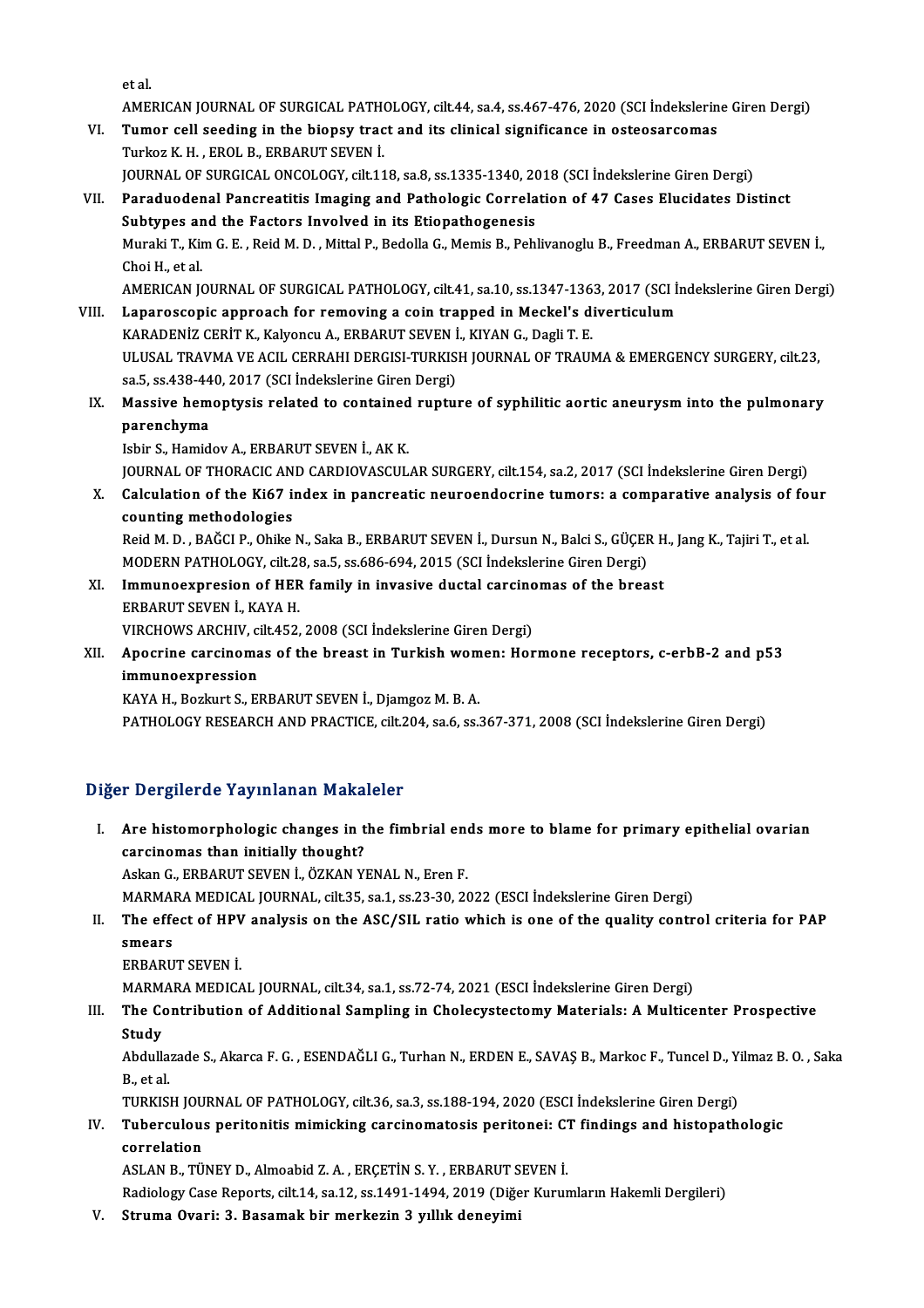SOYSAL S., AYGÜLER E., ERBARUT SEVEN İ., EREN Ş. F. , YOLDEMİR A. T. , YILDIZHAN B., GÖKASLAN H. H. , PEKİN T.<br>Zaunan Kamil Tın Bültani, gilt 50, sa 3, sa 146, 149, 2019 (Dižar Kunumların Hakamli Dargilari). SOYSAL S., AYGÜLER E., ERBARUT SEVEN İ., EREN Ş. F. , YOLDEMİR A. T. , YILDIZHAN B., GÖKA<br>Zeynep Kamil Tıp Bülteni, cilt.50, sa.3, ss.146-148, 2019 (Diğer Kurumların Hakemli Dergileri)<br>Minimally invasiya thynoid anaplastis Zeynep Kamil Tıp Bülteni, cilt.50, sa.3, ss.146-148, 2019 (Diğer Kurumların Hakemli Dergileri)

- VI. Minimally invasive thyroid anaplastic carcinoma with long survival.<br>UĞURLU M. Ü., ERBARUT SEVEN İ., Eren F., Yegen C., Gulluoglu B. M. Minimally invasive thyroid anaplastic carcinoma with long survival.<br>UĞURLU M. Ü. , ERBARUT SEVEN İ., Eren F., Yegen C., Gulluoglu B. M.<br>Turkish journal of surgery, cilt.34, sa.4, ss.319-322, 2018 (Diğer Kurumların Hakemli
- VII. A Retrospective Evaluation of the Epithelial Changes/Lesions and Neoplasms of the Gallbladder in Turkish journal of surgery, cilt.34, sa.4, ss.319-322, 2018 (Diğer Kurumların Hakemli D<br>A Retrospective Evaluation of the Epithelial Changes/Lesions and Neoplasm:<br>Turkey and a Review of the Existing Sampling Methods: A Mul ESENDAĞLI G., Akarca F. G. , Balci S., Argon A., Sengiz Erhan S., Turhan N., Ince Zengin N., Hallac Keser S., Celik B.,<br>Bulut T., et al. Turkey and a Review of the Existing Sampling Methods: A Multicentre Study ESENDAĞLI G., Akarca F. G. , Balci S., Argon A., Sengiz Erhan S., Turhan N., Ince Zengin N., Hallac I<br>Bulut T., et al.<br>TURKISH JOURNAL OF PATHOLOGY, cilt.34, sa.1, ss.41-48, 2018 (ESCI İndekslerine Giren Dergi)<br>Pathologia Bulut T., et al.<br>TURKISH JOURNAL OF PATHOLOGY, cilt.34, sa.1, ss.41-48, 2018 (ESCI Indekslerine Giren Derg<br>VIII. Pathologic classification of "pancreatic cancers": current concepts and challenges<br>Mestafo M. E. ERRAPUT SEVE

- TURKISH JOURNAL OF PATHOLOGY, cilt.34, sa.1, ss.41-48, 20<br>Pathologic classification of "pancreatic cancers": curi<br>Mostafa M. E. , ERBARUT SEVEN İ., Pehlivanoglu B., Adsay V.<br>CHINESE CLINICAL ONCOLOCY, silt 6, sa.6, 2017, ( Pathologic classification of "pancreatic cancers": current concepts and challenges<br>Mostafa M. E. , ERBARUT SEVEN İ., Pehlivanoglu B., Adsay V.<br>CHINESE CLINICAL ONCOLOGY, cilt.6, sa.6, 2017 (ESCI İndekslerine Giren Dergi)
- IX. Interdigital pilonidal sinus report of two cases YALÇIN D., TEKİN B., SAÇAK B., AYRANCI G., ERBARUT SEVEN İ. Interdigital pilonidal sinus report of two cases<br>YALÇIN D., TEKİN B., SAÇAK B., AYRANCI G., ERBARUT SEVEN İ.<br>International Journal of Trichology, cilt.8, sa.1, ss.38, 2016 (Diğer Kurumların Hakemli Dergileri)<br>Strentekekeki
- X. Streptokoksik Tonsillit Sonrası Gelişen Akut Palmoplantar Püstüler Döküntü Olgu Sunumu<br>AVSAR K., ÖZEL SAHİN G., KARAKADIOĞLU S., ERBARUT İ., UFACIK O. International Journal of Trichology, cilt.8, sa.1, ss.38, 2016 (Diğer Kur<br>Streptokoksik Tonsillit Sonrası Gelişen Akut Palmoplantar Pü<br>AVŞAR K., ÖZEL ŞAHİN G., KARAKADIOĞLU S., ERBARUT İ., UFACIK O.<br>Cumburiyat Medicel Jour Streptokoksik Tonsillit Sonrası Gelişen Akut Palmoplantar Püstüler Döküntü Olgu Sunumu<br>AVŞAR K., ÖZEL ŞAHİN G., KARAKADIOĞLU S., ERBARUT İ., UFACIK O.<br>Cumhuriyet Medical Journal/Cumhuriyet Tıp Dergisi, cilt.32, sa.1, ss.11 AVŞAR K.,<br>Cumhuriye<br>Dergileri)<br>Sısanlard Cumhuriyet Medical Journal/Cumhuriyet Tıp Dergisi, cilt.32, sa.1, ss.111-114, 2010 (Diğer Kurumların Hakemli<br>Dergileri)<br>XI. Sıçanlarda Whey Proteini ile Oluşturulan Glutatyon Önkoşullandırmasının Karaciğer Sıcak İskemi<br>Ran
- Dergileri)<br>XI. Sıçanlarda Whey Proteini ile Oluşturulan Glutatyon Önkoşullandırmasının Karaciğer Sıcak İskemi<br>Reperfüzyon Hasarında Hem Oksijenaz 1 Sistemi Üzerine Etkisi Sıçanlarda Whey Proteini ile Oluşturulan Glutatyon Önkoşullandırmasının Karaciğer Sıcak İsken<br>Reperfüzyon Hasarında Hem Oksijenaz 1 Sistemi Üzerine Etkisi<br>MANUKYAN M. N. , YAVUZ Y., ERBARUT İ., VELİOĞLU ÖĞÜNÇ A., ÇELİKEL Ç Reperfüzyon Hasarında Hem Oksijenaz 1 Sistemi Üzerine Etkisi<br>MANUKYAN M. N. , YAVUZ Y., ERBARUT İ., VELİOĞLU ÖĞÜNÇ A., ÇELİKEL Ç., YALÇIN A. S. , GÜLLÜOĞLU M. B.<br>Turkish Journal of Surgery/Ulusal Cerrahi Dergisi, cilt.24, MANUKYA<br>Turkish Jo<br>Dergileri)<br>Trikoblas Turkish Journal of Surgery/Ulusal Cerrahi Dergisi, cilt.24, sa.3, ss.137-144, 2008 (Diğer Kurumların Hakemli<br>Dergileri)<br>XII. Trikoblastom Nadir Görülen Benign Bir Tümör
- DURMUŞ KOCAASLAN F. N., Sönmez a., ERBARUT SEVEN İ., numanoğlu a. Türk plastik rekonstrüktif ve estetik cerrahi dergisi, cilt.16, ss.33-35, 2008 (Diğer Kurumların Hakemli Dergileri) DURMUŞ KOCAASLAN F. N. , Sönmez a., ERBARUT SEVEN İ., numanoğlu a.<br>Türk plastik rekonstrüktif ve estetik cerrahi dergisi, cilt.16, ss.33-35, 2008 (Diğer Kurumların Hakemli Dergile<br>XIII. Sıçanlarda whey proteini ile olu
- Türk plastik rekonstrüktif ve estetik cerrahi dergisi, cilt.16, ss.33-35, 20<br>Sıçanlarda whey proteini ile oluşturulan glutatyon önkoşullan<br>reperfüzyon hasarında hem oksijenaz 1 sistemi üzerine etkisi<br>MANUKYAN M.N. YAVUZ V. Sıçanlarda whey proteini ile oluşturulan glutatyon önkoşullandırmasının karaciğer sıcak iskemi<br>reperfüzyon hasarında hem oksijenaz 1 sistemi üzerine etkisi<br>MANUKYAN M. N. , YAVUZ Y., ERBARUT SEVEN İ., VELİOĞLU ÖĞÜNÇ A., ÇE re<br>M.<br>II. MANUKYAN M. N. , YAVUZ Y., ERBARUT SEVEN İ., VELİOĞLU ÖĞÜNÇ A., ÇELİKEL Ç., YALÇIN<br>B.<br>Ulusal Cerrahi Dergisi,, cilt.24, sa.3, ss.137-144, 2008 (Diğer Kurumların Hakemli Dergileri)

Ulusal Cerrahi Dergisi,, cilt.24, sa.3, ss.137-144, 2008 (Diğer Kurumların Hakemli Dergileri)<br>Kitap & Kitap Bölümleri

- I. Overin Yumuşak Doku Tümörleri e de ilitap Borannori<br>Overin Yumuşak Doku Tüme<br>EREN Ş. F. , ERBARUT SEVEN İ.<br>Jinekalajik Tümörlerin Batalaji Overin Yumuşak Doku Tümörleri<br>EREN Ş. F. , ERBARUT SEVEN İ.<br>Jinekolojik Tümörlerin Patolojisi, Koyuncuoğlu Meral, Editör, otıp, İzmir, ss.654-658, 2018<br>Endometrieid Tümörler EREN Ş. F. , ERBARUT SEVE<br>Jinekolojik Tümörlerin Pato<br>II. Endometrioid Tümörler<br>EREN S. E. ERRABUT SEVE
- Jinekolojik Tümörlerin Patolojis<br><mark>Endometrioid Tümörler</mark><br>EREN Ş. F. , ERBARUT SEVEN İ.<br>Jinekalejik Tümörlerin Batolojis II. Endometrioid Tümörler<br>EREN Ş. F. , ERBARUT SEVEN İ.<br>Jinekolojik Tümörlerin Patolojisi, Meral Koyuncuoğlu, Handan Zeren, Emine Çağnur Ulukuş, Editör, otıp, İzmir,<br>ss.471-488, 2018 EREN Ş. F., ERBARUT SEVEN İ. Jinekolojik Tümörlerin Patoloj<br>ss.471-488, 2018<br>III. Overin Müsinöz Tümörleri<br>EPEN S. E. EPPARIJT SEVEN İ
- ss.471-488, 2018<br><mark>Overin Müsinöz Tümörleri</mark><br>EREN Ş. F. , ERBARUT SEVEN İ.<br>Jinekalajik Tümörlerin Batalaji EREN Ş. F. , ERBARUT SEVEN İ.<br>Jinekolojik Tümörlerin Patolojisi, Koyuncuoğlu Meral, Editör, otıp, İzmir, ss.471-488, 2018

### Hakemli Kongre / Sempozyum Bildiri Kitaplarında Yer Alan Yayınlar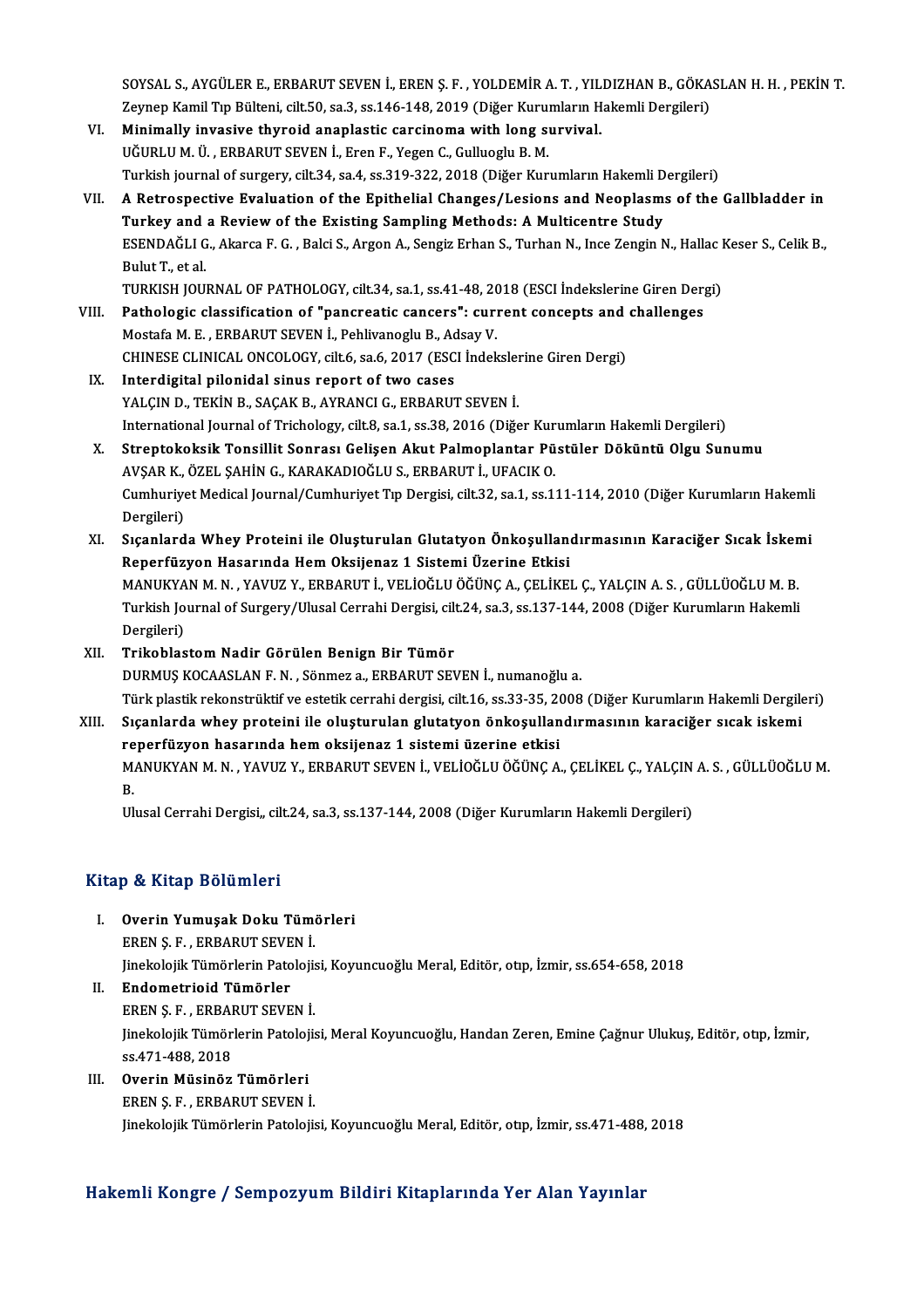- I. Is It Justifiable to Move the Grade-1 Ki67 Index Cut-Off from3%to 5%for Pancreatic Neuroendocrine Tumors as Has Been Proposed? The Cases That Fall to 3-5% Category Have<br>Clinicopathologic Characteristics Closer to Those  $> 5\%$ Is It Justifiable to Move the Grade-1 Ki67 Index Cut-Off f<br>Neuroendocrine Tumors as Has Been Proposed? The Ca:<br>Clinicopathologic Characteristics Closer to Those > 5%<br>Reid M. Belgi S. BAČCLCII CLP, Seka B. Reblivanegh: P. E Neuroendocrine Tumors as Has Been Proposed? The Cases That Fall to 3-5% Category <del>I</del><br>Clinicopathologic Characteristics Closer to Those > 5%<br>Reid M., Balci S., BAĞCI ÇULÇİ P., Saka B., Pehlivanoglu B., ERBARUT SEVEN İ., Bas 109th Annual Meeting of the United-States-and-Canadian-Academy-of-Pathology (USCAP), Los-Angeles, Şili, 29<br>Subat - 05 Mart 2020, cilt.33, ss.1673 Reid M., Balci S., BAĞCI ÇULÇİ P., Saka<br>109th Annual Meeting of the United-S<br>Şubat - 05 Mart 2020, cilt.33, ss.1673<br>A Branasal far Imnrayed T. Stagir 109th Annual Meeting of the United-States-and-Canadian-Academy-of-Pathology (USCAP), Los-Angeles, Șili, 2<br>Subat - 05 Mart 2020, cilt.33, ss.1673<br>II. A Proposal for Improved T-Staging of Pancreatic Ductal Adenocarcinoma by
- Subat 05 Mart 2020, cilt.33, ss.1673<br>A Proposal for Improved T-Staging of Pancreatic Ductal Adeno<br>Examination as the Basis for Determining the Size and T-Stage<br>Resturk O. Boid M. Bolsi S. ERRABUT SEVEN L Soka B. Boblivan A Proposal for Improved T-Staging of Pancreatic Ductal Adenocarcinoma by Using Microscopic<br>Examination as the Basis for Determining the Size and T-Stage<br>Basturk O., Reid M., Balci S., ERBARUT SEVEN İ., Saka B., Pehlivanogl Examination as the Basis for Determining the Size and T-Stage<br>Basturk O., Reid M., Balci S., ERBARUT SEVEN İ., Saka B., Pehlivanoglu B., Memis B., BAĞCI ÇULÇİ P., Adsay N. V.<br>109th Annual Meeting of the United-States-and-C Basturk O., Reid M., Balci S., ERBARUT<br>109th Annual Meeting of the United-S<br>Şubat - 05 Mart 2020, cilt.33, ss.1634<br>Whinple Ables: Clinisopathologia 109th Annual Meeting of the United-States-and-Canadian-Academy-of-Pathology (USCAP), Los-Angeles, Șili, 29<br>Subat - 05 Mart 2020, cilt.33, ss.1634<br>III. Whipple-Ables: Clinicopathologic Comparison of 1032 Cancers Removed by
- Subat 05 Mart 2020, cilt.33, ss.1634<br>Whipple-Ables: Clinicopathologic Comparison of 1032 Cancers Rem<br>Based on Pathologic Re-Review Using Refined Site-Specific Criteria<br>Baki S. Reid M. ERRAPUT SEVEN L. Seke B. Rehlivenegl Whipple-Ables: Clinicopathologic Comparison of 1032 Cancers Removed by Pancreatoduodenect<br>Based on Pathologic Re-Review Using Refined Site-Specific Criteria<br>Balci S., Reid M., ERBARUT SEVEN İ., Saka B., Pehlivanoglu B., Me Based on Pathologic Re-Review Using Refined Site-Specific Criteria<br>Balci S., Reid M., ERBARUT SEVEN İ., Saka B., Pehlivanoglu B., Memis B., BAĞCI ÇULÇİ P., Basturk O., Adsay N. V.<br>109th Annual Meeting of the United-States-Balci S., Reid M., ERBARUT SEVEN İ., Saka B., 1<br>109th Annual Meeting of the United-States-ar<br>Şubat - 05 Mart 2020, cilt.100, ss.1632-1633<br>Enithelial Inglusians in the Callhladden. 109th Annual Meeting of the United-States-and-Canadian-Academy-of-Pathology (USCAP), Los-Ang<br>
Subat - 05 Mart 2020, cilt.100, ss.1632-1633<br>
IV. Epithelial Inclusions in the Gallbladder: Cytoisospora belli Organisms or Dege
- Subat 05 Mart 2020, cilt.100, ss.1632-1633<br>Epithelial Inclusions in the Gallbladder: Cytoiso:<br>Intracytoplasmic PAS-Positive Hyaline Globules<br>Pehlivanesh: P. EPPAPUT SEVEN L. Memic B. Selia B. Epithelial Inclusions in the Gallbladder: Cytoisospora belli Organisms or Degenerative<br>Intracytoplasmic PAS-Positive Hyaline Globules<br>Pehlivanoglu B., ERBARUT SEVEN İ., Memis B., Saka B., BAĞCI ÇULÇİ P., Balci S., Cheng J. Intra<br>Pehli<br>N. V. Pehlivanoglu B., ERBARUT SEVEN İ., Memis B., Saka B., BAĞCI ÇULÇİ P., Balci S., Cheng J., Basturk O., Reid M., Ads<br>N. V.<br>109th Annual Meeting of the United-States-and-Canadian-Academy-of-Pathology (USCAP), Los-Angeles, Şil

N. V.<br>109th Annual Meeting of the United-States-and-Canadian-Academy-of-Pathology (USCAP), Los-Angeles, Şili, 29<br>Şubat - 05 Mart 2020, cilt.33, ss.1668-1669 109th Annual Meeting of the United-States-and-Canadian-Academy-of-Pathology (USCAP), Los-Angeles<br>
Subat - 05 Mart 2020, cilt.33, ss.1668-1669<br>
V. Fokal Adenokarsinom Komponenti İçeren Primer NonGestasyonel Rektal Koryokars

- Şubat 05 Mart 2020, cilt.33, ss.1668-1669<br>Fokal Adenokarsinom Komponenti İçeren Prime<br>ÖZGÜR M., ERBARUT SEVEN İ., EREN Ş. F. , ÇELİKEL Ç.<br>20 Ulucal Pataloji Kongresi Trabaon Trabaon Türkiy Fokal Adenokarsinom Komponenti İçeren Primer NonGestasyonel<br>ÖZGÜR M., ERBARUT SEVEN İ., EREN Ş. F. , ÇELİKEL Ç.<br>29. Ulusal Patoloji Kongresi, Trabzon, Trabzon, Türkiye, 23 - 26 Ekim 2019<br>Power of sytology in women with HBV
- ÖZGÜR M., ERBARUT SEVEN İ., EREN Ş. F. , ÇELİKEL Ç.<br>29. Ulusal Patoloji Kongresi, Trabzon, Trabzon, Türkiye, 23 26 Ekim 2019<br>VI. Power of cytology in women with HPV16-18 positivity:is direct referral to colposcopy su 29. Ulusal Patoloji Kongresi, Trabzon, Trabzon<br>Power of cytology in women with HPV<br>KAÇAR K.E., ERBARUT SEVEN İ., EREN Ş.F.<br>21St European Congress of pathology, Nice Power of cytology in women with HPV16-18 positivity:is direct refe<br>KAÇAR K. E. , ERBARUT SEVEN İ., EREN Ş. F.<br>31St European Congress of pathology, Nice, Fransa, 7 - 11 Eylül 2019, ss.83<br>Quarian sastris tune musineus sarsin

KAÇAR K. E. , ERBARUT SEVEN İ., EREN Ş. F.<br>31St European Congress of pathology, Nice, Fransa, 7 - 11 Eylül 2019, ss.83<br>VII. Ovarian gastric type mucinous carcinoma arising incidentally found mature cystic teratoma: a c 31St Eur<br><mark>Ovariar</mark><br>report.<br><sup>KACAB 1</sup> Ovarian gastric type mucinous carcinol<br>report.<br>KAÇAR K.E., ERBARUT SEVEN İ., EREN Ş.F.<br>21St European Congress of pathologu 7 Evl report.<br>KAÇAR K. E. , ERBARUT SEVEN İ., EREN Ş. F.<br>31St European Congress of pathology, 7 Eylül - 11 Temmuz 2019<br>Heing Immunobisteskemistuv in Endemetrial Carsinemes t

KAÇAR K. E. , ERBARUT SEVEN İ., EREN Ş. F.<br>31St European Congress of pathology, 7 Eylül - 11 Temmuz 2019<br>VIII. Using Immunohistochemistry in Endometrial Carcinomas to Screen Lynch Syndrome in Geriatric<br>Patients **31St Euro<br>Using Im<br>Patients<br>EPRAPUT** Using Immunohis<br>Patients<br>ERBARUT SEVEN İ.

2.th Internationaland<br>1988 - FRBARUT SEVEN İ.<br>2.th International and Academic Geriatrics Congress, Antalya, Türkiye, 24 - 28 Nisan

ERBARUT SEVEN İ.<br>2.th International and Academic Geriatrics Congress, Antalya, Türkiye, 24 - 28 Nisan 2019<br>IX. Field risk in the gallbladder and biliary tree: an underrecognized phenomenon with major<br>implications for manag 2.th International and Academic Geriatrics Congress, An<br>Field risk in the gallbladder and biliary tree: an u<br>implications for management and carcinogenesis<br>reid malesseds hatelsebim poblivaneğlu hamemis hal Field risk in the gallbladder and biliary tree: an underrecognized phenomenon with major<br>implications for management and carcinogenesis<br>reid m., losada h., takashi m., pehlivanoğlu b., memiş b., koshiol j., BAĞCI ÇULÇİ P., implications for management and carcinogenesis<br>reid m., losada h., takashi m., pehlivanoğlu b., memiş b., koshiol j., BAĞCI ÇULÇİ P., ERBARUT SEVEN İ., BALCI S.,<br>SAKA B., et al. reid m., losada h., takashi m., pehlivanoğlu b., memiş b., koshiol j., BAĞCI ÇULÇİ P., ERBA<br>SAKA B., et al.<br>uscap 2019 annual meeting, Maryland, Amerika Birleşik Devletleri, 16 - 21 Mart 2019<br>pankreatik eve, ijab örnekleri

- SAKA B., et al.<br>uscap 2019 annual meeting, Maryland, Amerika Birleşik Devletler<br>X. pankreatik eus-iiab örneklerinin tanısal limitleri nelerdir<br>iscõp i.s., EPPAPUT SEVEN İ. EPCELEN P. DULUNDU E. PAČCI uscap 2019 annual meeting, Maryland, Amerika Birleşik Devletleri, 1<br>pankreatik eus-iiab örneklerinin tanısal limitleri nelerdir<br>İŞGÖR İ. Ş. , ERBARUT SEVEN İ., ERGELEN R., DULUNDU E., BAĞCI P.<br>8. ulusal sitanatalaji kansre 8. pankreatik eus-iiab örneklerinin tanısal limitleri nelerdir<br>1960'n 1. Ş., ERBARUT SEVEN 1., ERGELEN R., DULUNDU E., BAĞCI P.<br>8. ulusal sitopatoloji kongresi, Türkiye, 14 - 16 Aralık 2018
- XI. Pankreatik EUS-İİAS örneklemelerinin Tanısal limitleri Nelerdir? 8. ulusal sitopatoloji kongresi, Türkiye, 14 - 16 Aralık 2018<br>Pankreatik EUS-İİAS örneklemelerinin Tanısal limitleri Neler<br>İŞGÖR İ. Ş. , ERBARUT SEVEN İ., ERGELEN R., DULUNDU E., BAĞCI P.<br>8. Ulusal Sitapatalaji Kongresi, T Pankreatik EUS-İİAS örneklemelerinin Tanısal limitle<br>İŞGÖR İ. Ş. , ERBARUT SEVEN İ., ERGELEN R., DULUNDU E., B<br>8. Ulusal Sitopatoloji Kongresi, Türkiye, 14 - 16 Aralık 2018<br>Omantal atnumarisu algu sunumu 8. Ulusal Sitopatoloji Kongresi, Türkiye, 14 - 16 Aralık 2018
- XII. Omental strumozis: olgu sunumu<br>SOYSAL S., ERBARUT SEVEN İ., GÖKASLAN H. H. İstanbul Üniversitesi 8. Kadın Doğum Günleri, İstanbul, Türkiye, 06 Aralık 2018 - 09 Aralık 2008
- XIII. Struma ovari: üçüncü basamak bir merkezin 3 yıllık deneyimi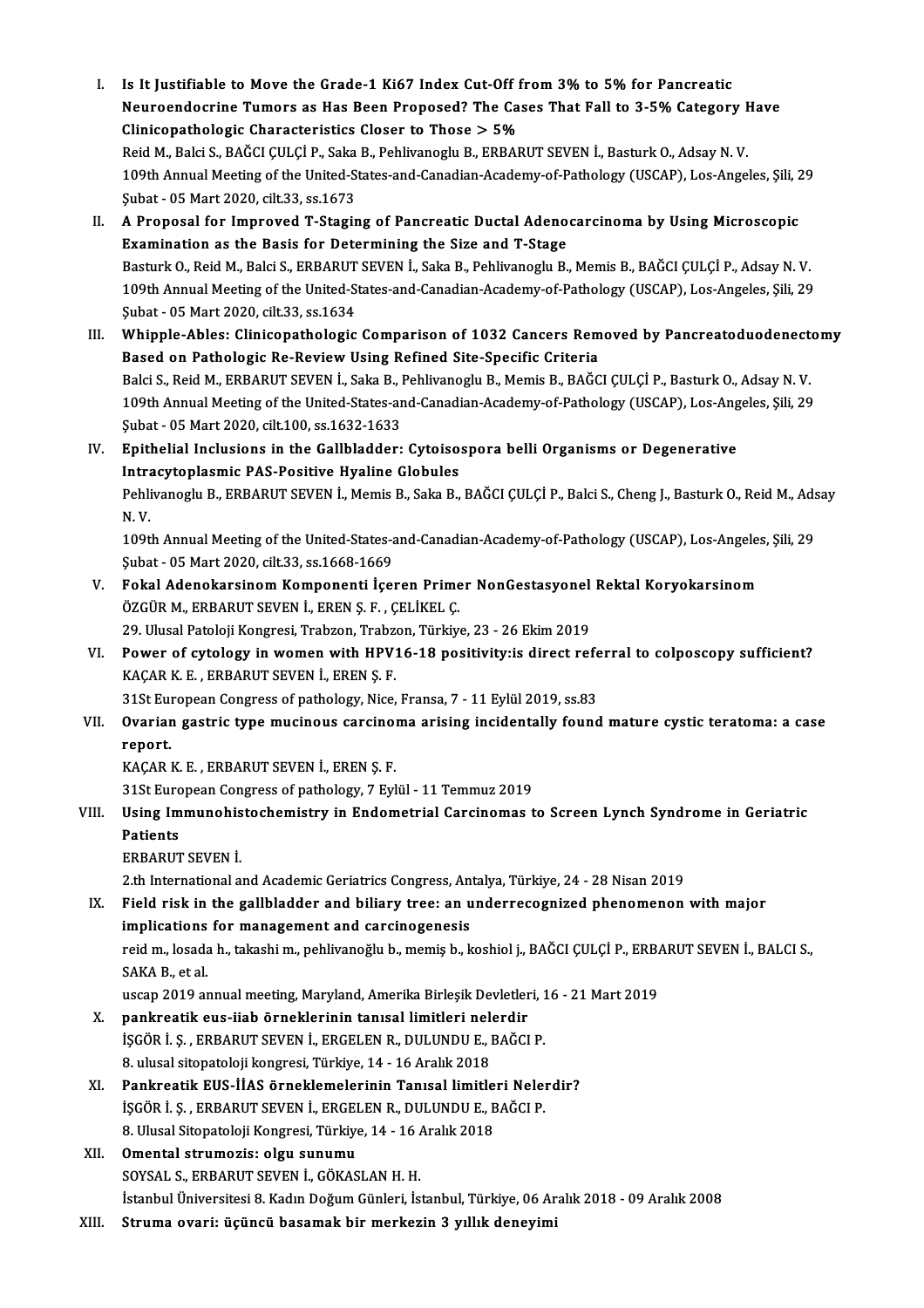SOYSAL S., AYGÜLER E., ERBARUT SEVEN İ., EREN Ş. F. , YOLDEMİR A. T. , YILDIZHAN B., GÖKASLAN H. H. , PEKİN T.<br>36. Zeyman Kamil linaka natalaji Kangrasi, İstanbul Türkiye 20., 21. Eylül 2018. se 27. SOYSAL S., AYGÜLER E., ERBARUT SEVEN İ., EREN Ş. F. , YOLDEMİR A. T. , YILDIZHAN I<br>36. Zeynep Kamil Jineko-patoloji Kongresi, İstanbul, Türkiye, 20 - 21 Eylül 2018, ss.27<br>Mama Kanaaninda BIK2CA ya TBE2 mutaayanları ile SAL SOYSAL S., AYGÜLER E., ERBARUT SEVEN İ., EREN Ş. F. , YOLDEMİR A. T. , YILDIZHAN B., GÖKASLAN H. H. , PE<br>36. Zeynep Kamil Jineko-patoloji Kongresi, İstanbul, Türkiye, 20 - 21 Eylül 2018, ss.27<br>XIV. Meme Kanserinde PIK3CA v

36. Zeynep Kamil Jineko-patoloji Kongresi, İstanbul, Türkiye, 20 - 21 Eylül 2018, ss.27<br>Meme Kanserinde PIK3CA ve TP53 mutasyonları ile SALL4, PTEN ve PIK3R1 gen ekspresyonları<br>arasındaki iliskinin belirlenmesi Meme Kanserinde PIK3CA ve TP53 mutasyonları ile SALL4, PTEN ve PIK3R1 gen ekspresy<br>arasındaki ilişkinin belirlenmesi<br>DİRİCAN E., ERBARUT SEVEN İ., KAYA H., UĞURLU M. Ü. , GÜLLÜOĞLU M. B. , AKKİPRİK M., ÖZER S. A.<br>2. Ulusal arasındaki ilişkinin belirlenmesi<br>DİRİCAN E., ERBARUT SEVEN İ., KAYA H., UĞURLU M. Ü. , GÜLLÜOĞLU M. B. , AKKİPRİK<br>3. Ulusal Uygulamalı Biyolojik Bilimler Kongresi, Eskişehir, Türkiye, 3 - 05 Mayıs 2018<br>BIIL MONER TROMROFM

- DİRİCAN E., ERBARUT SEVEN İ., KAYA H., UĞURLU M. Ü. , GÜLLÜOĞLU M. B. , AKKİPRİK M., ÖZER S. .<br>3. Ulusal Uygulamalı Biyolojik Bilimler Kongresi, Eskişehir, Türkiye, 3 05 Mayıs 2018<br>XV. PULMONER TROMBOEMBOLİ BENZER 3. Ulusal Uygulamalı Biyolojik Bilimler Kongresi, Eskişehir, Türkiye, 3 - 05 Mayıs 2018<br>PULMONER TROMBOEMBOLİ BENZERİ SEMPTOMLARLA BAŞVURAN PULMO<br>SARKOMLARININ KLİNİKOPATOLOJİK ÖZELLİKLERİ<br>BOZKURTLAR E. OLGUN YILDIZELİ S. XV. PULMONER TROMBOEMBOLİ BENZERİ SEMPTOMLARLA BAŞVURAN PULMONER ARTER ULUSAL AKCİĞER SAĞLIĞI KONGRESİ, Türkiye, 14 Mart - 18 Nisan 2018
- BOZKURTLAR E., OLGUN YILDIZELİ Ş., ERBARUT SEVEN İ., YILDIZELİ B.<br>ULUSAL AKCİĞER SAĞLIĞI KONGRESİ, Türkiye, 14 Mart 18 Nisan 2018<br>XVI. Ürolojik Tümörlerde İkinci Görüş Patolojik Değerlendirmenin Hastaların Tedavi Kar ULUSAL<br><mark>Ürolojik</mark><br>Etkileri Ürolojik Tümörlerde İkinci Görüş Patolojik Değerlendirmenin Hastaların Tedavi Kararı Üstündeki<br>Etkileri<br>ALLAHVERDİYEV E., KURKUT İ., FİLİNTE D., ERBARUT SEVEN İ., ALSAN ÇETİN İ., ASADOV R., ÖNEŞ T., ÖZTÜRK M.<br>A. TİNAV İ

Etkileri<br>ALLAHVERI<br>A. , TİNAY İ.<br>12. Üreenke ALLAHVERDİYEV E., KURKUT İ., FİLİNTE D., ERBARUT<br>A. , TİNAY İ.<br>13. Üroonkoloji Kongresi, Türkiye, 8 - 12 Kasım 2017<br>ürolojik tümörlerde ikingi görüş patolojik değel

A. , TİNAY İ.<br>13. Üroonkoloji Kongresi, Türkiye, 8 - 12 Kasım 2017<br>XVII. ürolojik tümörlerde ikinci görüş patolojik değerlendirmenin hastaların tedavi kararları üstündeki 13. Üroonkoloji Kongresi, Türkiye, 8 - 12 Kasım 2017<br>ürolojik tümörlerde ikinci görüş patolojik değe<br>etkileri ürolojik tümörlerde ikinci görüş patolojik değerlendirmenin hastaların tedavi kararları üstündek<br>etkileri<br>allahverdiyev e., kurkut i., FİLİNTE D., ERBARUT SEVEN İ., ALSAN ÇETİN İ., ASADOV R., ÖNEŞ T., ÖZTÜRK M. A. ,<br>TİNAV

e<mark>tkileri</mark><br>allahvere<br>TİNAY İ. allahverdiyev e., kurkut i., FİLİNTE D., ERBARUT SEVE<br>TİNAY İ.<br>13. Üroonkoloji kongresi, Türkiye, 8 - 12 Kasım 2017<br>SS25 ÜROLOUK TÜMÖRLERRE İKİNCİ GÖRÜS RA

TİNAY İ.<br>13. Üroonkoloji kongresi, Türkiye, 8 - 12 Kasım 2017<br>XVIII. SS25 ÜROLOJİK TÜMÖRLERDE İKİNCİ GÖRÜŞ PATOLOJİK DEĞERLENDİRMENİN HASTALARIN TEDAVİ<br>KARARI ÜSTÜNDEKİ ETKİLERİ 13. Üroonkoloji kongresi, Türkiye,<br>SS25 ÜROLOJİK TÜMÖRLERDE<br>KARARI ÜSTÜNDEKİ ETKİLERİ<br>ALLAHVERDİYEV ETKILERİ ET SS25 ÜROLOJİK TÜMÖRLERDE İKİNCİ GÖRÜŞ PATOLOJİK DEĞERLENDİRMENİN HASTALARIN TEDAV<br>KARARI ÜSTÜNDEKİ ETKİLERİ<br>ALLAHVERDİYEV E., KURKUT İ., FİLİNTE D., ERBARUT SEVEN İ., ALSAN ÇETİN İ., ASADOV R., ÖNEŞ T., ÖZTÜRK M.<br>ALTİNAV İ

KARARI ÜS<br>ALLAHVERI<br>A., TİNAY İ.<br>12. ÜPOONL ALLAHVERDİYEV E., KURKUT İ., FİLİNTE D., ERBARUT SEV<br>A. , TİNAY İ.<br>13. ÜROONKOLOJİ KONGRESİ, Türkiye, 9 - 12 Kasım 2017<br>Evaluation of Mismatsh Banair (MMB), Pratain Evni

- A., TİNAY İ.<br>13. ÜROONKOLOJİ KONGRESİ, Türkiye, 9 12 Kasım 2017<br>XIX. Evaluation of Mismatch Repair (MMR) Protein Expression for Lynch Syndrome Screening in<br>Endemetrial Canaars in Turkish Weman: A Braliminary Study. 13. ÜROONKOLOJİ KONGRESİ, Türkiye, 9 - 12 Kasım 2017<br>Evaluation of Mismatch Repair (MMR) Protein Expression for<br>Endometrial Cancers in Turkish Woman: A Preliminary Study<br>EPRAPUT SEVEN İ. KOMRAK E E. POZKUPTI AR E. EPEN S. Evaluation of Mismatch Repair (MMR) Protein Expressi<br>Endometrial Cancers in Turkish Woman: A Preliminary<br>ERBARUT SEVEN İ., KOMBAK F. E. , BOZKURTLAR E., EREN Ş. F.<br>20th European Congress of Pathology 2, 06 Evlül 2017 Endometrial Cancers in Turkish Woman: A Preliminary Study<br>ERBARUT SEVEN İ., KOMBAK F. E., BOZKURTLAR E., EREN Ş. F.<br>29th European Congress of Pathology, 2 - 06 Eylül 2017 ERBARUT SEVEN İ., KOMBAK F. E. , BOZKURTLAR E., EREN Ş. F.<br>29th European Congress of Pathology, 2 - 06 Eylül 2017<br>XX. Evaluation of mismatch repair (MMR) protein expression for Lynch syndrome screening in<br>andometrial sansa
- 29th European Congress of Pathology, 2 06 Eylül 2017<br>Evaluation of mismatch repair (MMR) protein expression for<br>endometrial cancers in Turkish women: A preliminary study.<br>EPRAPUT SEVEN i Jombake, POZKUPTI AR E. EREN S. E Evaluation of mismatch repair (MMR) protein expre<br>endometrial cancers in Turkish women: A prelimina<br>ERBARUT SEVEN İ., kombak e., BOZKURTLAR E., EREN Ş. F.<br>Furancan journal of nathology 2., 06 Evlül 2017, silt 471, c endometrial cancers in Turkish women: A preliminary st<br>ERBARUT SEVEN İ., kombak e., BOZKURTLAR E., EREN Ş. F.<br>European journal of pathology, 2 - 06 Eylül 2017, cilt.471, ss.93<br>SS.18 Komplet paraksiyon yapılan pTa vülsesk d ERBARUT SEVEN İ., kombak e., BOZKURTLAR E., EREN Ş. F.<br>European journal of pathology, 2 - 06 Eylül 2017, cilt471, ss.93<br>XXI. SS 18 Komplet rezeksiyon yapılan pTa yüksek dereceli kasa invaze olmayan mesane kanseri<br>bastelanı
- European journal of pathology, 2<br>SS 18 Komplet rezeksiyon yap<br>hastalarında re tur gerekli mi<br>Tinav i. SAHİN B. ERRARUT SEVI SS 18 Komplet rezeksiyon yapılan pTa yüksek dereceli kasa invaze olmayan mesane ka<br>hastalarında re tur gerekli mi<br>TİNAY İ., ŞAHİN B., ERBARUT SEVEN İ., FİLİNTE D., ŞENER T. E. , TANIDIR Y., ÇAM H. K. , ŞİMŞEK F.<br>2. Ünalail hastalarında re tur gerekli mi<br>3. TİNAY İ., ŞAHİN B., ERBARUT SEVEN İ., FİLİNTE D., ŞENER T. E. , TANIDIR Y., ÇAM H. K. , ŞİMŞEK F.<br>3. Ürolojk Cerrahi Kongresi, Antalya, Türkiye, 2 - 06 Kasım 2016, ss.37
- TİNAY İ., ŞAHİN B., ERBARUT SEVEN İ., FİLİNTE D., ŞENER T. E. , TANIDIR Y., ÇAM H. K. , ŞİMŞEK F.<br>3. Ürolojk Cerrahi Kongresi, Antalya, Türkiye, 2 06 Kasım 2016, ss.37<br>XXII. Safra Kesesi Epitelyal Lezyonlarında Yeni 3. Ürolojk<br>Safra Kes<br>Bulgular<br>PALCLS Safra Kesesi Epitelyal Lezyonlarında Yeni Parça Alınmasının Tanıya Olan Katkısının İncelenmesi Ön<br>Bulgular<br>BALCI S., AKARCA F. G. , MARKOÇ F., SAKA B., AYHAN S., ŞAHİN S., GÜNAL A., KARSLIOĞLU Y., ERBARUT SEVEN İ.,<br>CELİKEL

Bulgular<br>BALCI S., AKARCA F. G. , MARKOÇ F., SAKA B., AYHAN S., ŞAHİN S., GÜNAL A., KARSLIOĞLU Y., ERBARUT SEVEN İ.,<br>ÇELİKEL Ç.

26. Ulusal Patoloji 7. Ulusal Sitopatoloji Kongresi, Türkiye, 2 - 06 Kasım 2016

- ÇELİKEL Ç.<br>26. Ulusal Patoloji 7. Ulusal Sitopatoloji Kongresi, Türkiye, 2 06 Kasım 2016<br>XXIII. Yüksek riskli HPV Hr HPV Taramasının Servikal İntraepitelyal Lezyonları Saptamadaki Yeri ve<br>Kelnoskani ile Konelesyonu ö 26. Ulusal Patoloji 7. Ulusal Sitopatoloji Kong<br>Yüksek riskli HPV Hr HPV Taramasının<br>Kolposkopi ile Korelasyonu ön çalışma<br>EPRAPLIT SEVEN İ. TOPEP M HL, EPEN S. E Yüksek riskli HPV Hr HPV Taramasının<br>Kolposkopi ile Korelasyonu ön çalışma<br>ERBARUT SEVEN İ., TOPER M. H. , EREN Ş. F.<br>26 HLUSAL BATOLOU KONCRESI, Türkiye 2 Kolposkopi ile Korelasyonu ön çalışma<br>ERBARUT SEVEN İ., TOPER M. H. , EREN Ş. F.<br>26. ULUSAL PATOLOJİ KONGRESİ, Türkiye, 2 - 06 Kasım 2016, ss.121
- XXIV. Safra Kesesi Epitelyal Lezyonlarının Retrospektif Değerlendirilmesi Çok Merkezli Çalışma 26. ULUSAL PATOLOJİ KONGRESİ, Türkiye, 2 - 06 Kasım 2016, ss.121<br>Safra Kesesi Epitelyal Lezyonlarının Retrospektif Değerlendirilmesi Çok Merkezli Çalışma<br>BALCI S., BOSTAN M. T. , AKARCA F. G. , TURHAN N., İNCE ZENGİN N., A Safra Kesesi Epitelyal L<br>BALCI S., BOSTAN M. T. , A.<br>S., HALLAÇ KESER S., et al.<br>26. Ulusal Pataleji & 7. Ulu BALCI S., BOSTAN M. T. , AKARCA F. G. , TURHAN N., İNCE ZENGİN N., ARGON A.,<br>S., HALLAÇ KESER S., et al.<br>26. Ulusal Patoloji & 7. Ulusal Sitopatoloji Kongresi, Türkiye, 2 - 06 Kasım 2016<br>Plaunal Efüruon Suusunda Madullahla S., HALLAÇ KESER S., et al.<br>26. Ulusal Patoloji & 7. Ulusal Sitopatoloji Kongresi, Türkiye, 2 - 06 Kasım 2016<br>XXV. Plevral Efüzyon Sıvısında Medulloblastom Metastazı Olgu sunumu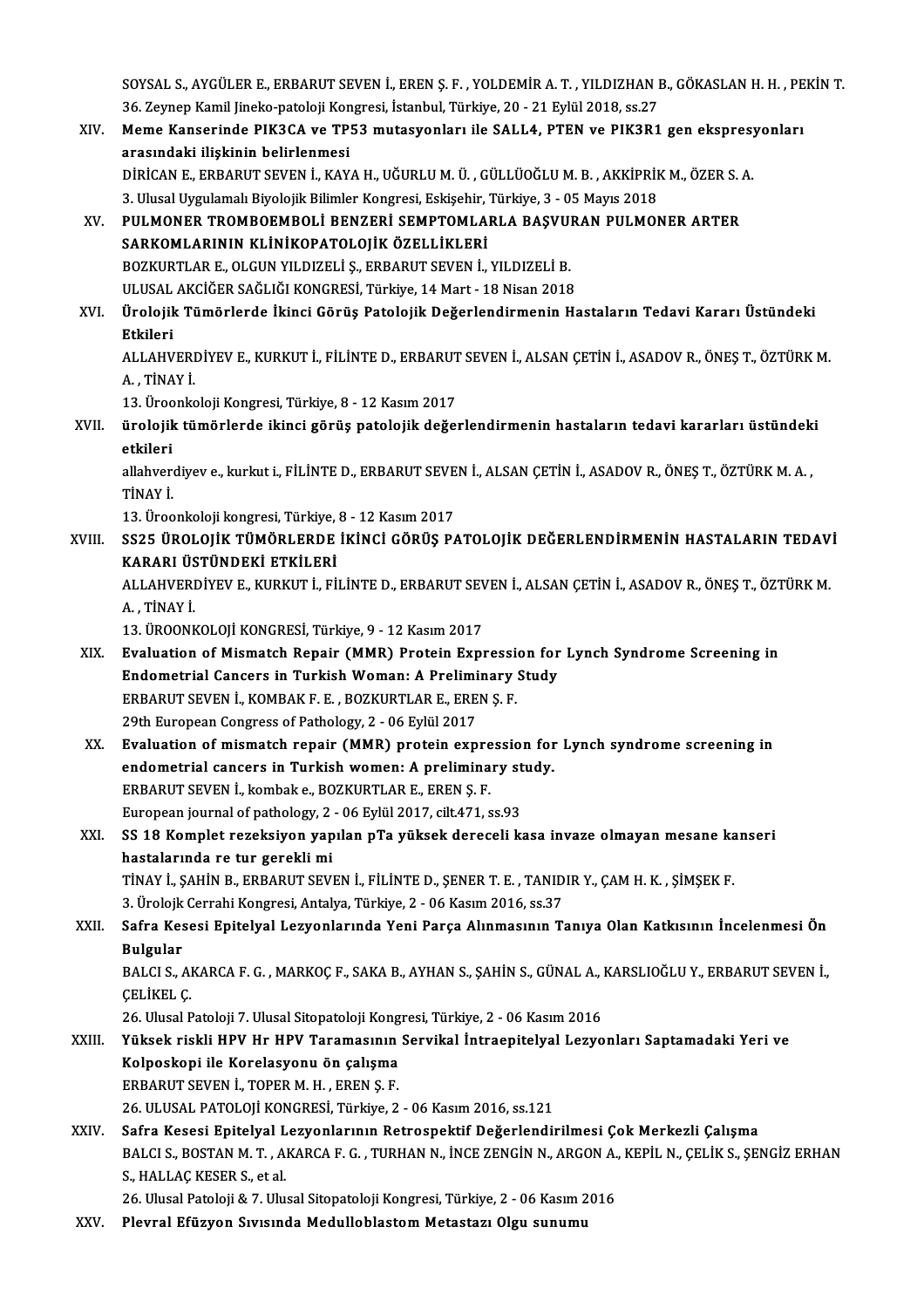BOZKURTLAR E., ERBARUT SEVEN İ., ÖNEM İ., TUFAN TAŞ B., AHISKALI R. A.<br>26 Hiyesi natalaji Kangresi, Türkiye, 2., 06 Kasım 2016 26.<br>26. Ulusal patoloji Kongresi, Türkiye, 2 - 06 Kasım 2016<br>Yüksek Biakli HDV HD HDV Tanamasının Senyikal İ BOZKURTLAR E., ERBARUT SEVEN İ., ÖNEM İ., TUFAN TAŞ B., AHISKALI R. A.<br>26. Ulusal patoloji Kongresi, Türkiye, 2 - 06 Kasım 2016<br>XXVI. Yüksek Riskli HPV HR HPV Taramasının Servikal İntraepitelyal Lezyonları Saptamadaki 26. Ulusal patoloji Kongresi, Türkiye, 2 - 06 Kasır<br>Yüksek Riskli HPV HR HPV Taramasının Se<br>ve Kolposkopi ile Korelasyonu Ön Çalışma<br>EPRAPLIT SEVEN İ. TORER M. H., EREN S. E Yüksek Riskli HPV HR HPV Taramasının<br>ve Kolposkopi ile Korelasyonu Ön Çalış<br>ERBARUT SEVEN İ., TOPER M. H. , EREN Ş. F.<br>26 Hural Patoloji & 7 Hural Sitopatoloji Ko ve Kolposkopi ile Korelasyonu Ön Çalışma<br>ERBARUT SEVEN İ., TOPER M. H. , EREN Ş. F.<br>26. Ulusal Patoloji & 7. Ulusal Sitopatoloji Kongresi, Türkiye, 2 - 06 Kasım 2016<br>Playral Effüzyon Suyeunda Madullablastam Matastarı Olay ERBARUT SEVEN İ., TOPER M. H. , EREN Ş. F.<br>26. Ulusal Patoloji & 7. Ulusal Sitopatoloji Kongresi, Türkiye, 2 - 06 Kasım 20<br>XXVII. Plevral Effüzyon Sıvısında Medulloblastom Metastazı Olgu Sunumu<br> POZKUPTLAR E. 26. Ulusal Patoloji & 7. Ulusal Sitopatoloji Kongresi, Türkiye, 2 - 06 Kasım 201<br>Plevral Effüzyon Sıvısında Medulloblastom Metastazı Olgu Sunumu<br>BOZKURTLAR E., ERBARUT SEVEN İ., ÖNEM İ., TUFAN TAŞ B., AHISKALI A. R.<br>26 Hlu Plevral Effüzyon Sıvısında Medulloblastom Metastazı Olgu Sunumu<br>BOZKURTLAR E., ERBARUT SEVEN İ., ÖNEM İ., TUFAN TAŞ B., AHISKALI A. R.<br>26. Ulusal Patoloji & 7. Ulusal Sitopatoloji Kongresi, Türkiye, 2 - 06 Kasım 2016<br>Clini BOZKURTLAR E., ERBARUT SEVEN İ., ÖNEM İ., TUFAN TAŞ B., AHISKALI A. R.<br>26. Ulusal Patoloji & 7. Ulusal Sitopatoloji Kongresi, Türkiye, 2 - 06 Kasım 2016<br>XXVIII. Clinicopathological and histomorphological features of co 26. Ulusal Patoloji & 7. Ulusal Sitopatoloji Kon<br>Clinicopathological and histomorpholog<br>Characteristics of mucinous epithelium<br>POZKUPTLAR E. ERRARUT SEVEN L. AUSKA Clinicopathological and histomorphological feachers.<br>Characteristics of mucinous epithelium<br>BOZKURTLAR E., ERBARUT SEVEN İ., AHISKALI R. A. Characteristics of mucinous epithelium<br>BOZKURTLAR E., ERBARUT SEVEN İ., AHISKALI R. A.<br>28 th European Pathology Congress, 25 - 29 Eylül 2016 BOZKURTLAR E., ERBARUT SEVEN İ., AHISKALI R. A.<br>28 th European Pathology Congress, 25 - 29 Eylül 2016<br>XXIX. Clinicopathologic and Histomorphologic Features of Congenital Cystic Adenomatoid Malformations<br>Characteristics 28 th European Pathology Congress, 25 - 29 E<br>Clinicopathologic and Histomorphologic<br>Characteristics of Mucinous Epithelium<br>POZKUPTLAR E. ERRABUT SEVEN LAHISKA Clinicopathologic and Histomorphologic Featu<br>Characteristics of Mucinous Epithelium<br>BOZKURTLAR E., ERBARUT SEVEN İ., AHISKALI A. R.<br>28 European Congress of Pathelogy, 25 - 20 Eulül 24 Characteristics of Mucinous Epithelium<br>BOZKURTLAR E., ERBARUT SEVEN İ., AHISKALI A. R.<br>28. European Congress of Pathology, 25 - 29 Eylül 2016 BOZKURTLAR E., ERBARUT SEVEN İ., AHISKALI A. R.<br>28. European Congress of Pathology, 25 - 29 Eylül 2016<br>XXX. IMPLANTING FOREIGN BODIES PRODUCED WITH NYLON 680 CO POLYMER BY 3D PRINTING INTO<br>RATS FOR ASSESSMENT OF BIOADA 28. European Congress of Pathology, 25 - 29 Eylül 2016<br>IMPLANTING FOREIGN BODIES PRODUCED WITH NYLON 68<br>RATS FOR ASSESSMENT OF BIOADAPTIBILITY ON ANIMALS<br>FRAERAKN OF VÜKSEL BELACINT, ERRABUT SEVEN LACIN B IMPLANTING FOREIGN BODIES PRODUCED WITH NYLON 680 CO POLYMER BY<br>RATS FOR ASSESSMENT OF BIOADAPTIBILITY ON ANIMALS<br>ERMERAK N. O. , YÜKSEL B., LAÇİN T., ERBARUT SEVEN İ., LAÇİN B., KURU P., YÜKSEL M.<br>24th Conference on Conor RATS FOR ASSESSMENT OF BIOADAPTIBILITY ON ANIMALS<br>ERMERAK N. O. , YÜKSEL B., LAÇİN T., ERBARUT SEVEN İ., LAÇİN B., KURU P., YÜKSEL M.<br>24th Conference on General Thoracic Surgery, Napoli, İtalya, 29 Mayıs - 01 Haziran 2016<br> XXXI. RIB PRODUCTION WITH NYLON 680 CO POLYMER BY 3D PRINTING AND IMPLANTATION INTO THE<br>PIGS AFTER CHEST WALL RESECTION 24th Conference on General Thoracic Surgery, Napoli, İtalya, 29 Mayıs - 01 Haziran 2016 YÜKSEL M., YÜKSEL B., ERMERAK N. O., LAÇİN T., ERBARUT SEVEN İ., LAÇİN B., KURU P. PIGS AFTER CHEST WALL RESECTION<br>YÜKSEL M., YÜKSEL B., ERMERAK N. O. , LAÇİN T., ERBARUT SEVEN İ., LAÇİN B., KURU P.<br>24th European Conference on General Thoracic Surgery, Napoli, İtalya, 29 Mayıs - 01 Haziran 2016<br>Implantin YÜKSEL M., YÜKSEL B., ERMERAK N. O. , LAÇİN T., ERBARUT SEVEN İ., LAÇİN B., KURU P.<br>24th European Conference on General Thoracic Surgery, Napoli, İtalya, 29 Mayıs - 01 Haziran 2016<br>XXXII. Implanting foreign bodies produced 24th European Conference on General Thorack<br>Implanting foreign bodies produced with<br>assesment of bioadabtability on animals<br>EPMERAKN O. VÜKSEL B. LACIN T. EPRAPI Implanting foreign bodies produced with Nylon 680 Co-Polymer by<br>assesment of bioadabtability on animals<br>ERMERAK N.O., YÜKSEL B., LAÇİN T., ERBARUT SEVEN İ., LAÇİN B., KURU P.<br>ESTS 24th European Conference en Ceneral Therac assesment of bioadabtability on animals<br>ERMERAK N. O. , YÜKSEL B., LAÇİN T., ERBARUT SEVEN İ., LAÇİN B., KURU P.<br>ESTS 24th European Conference on General Thoracic Surgery, 29 Mayıs - 01 Haziran 2016<br>Bib production with Nyl ERMERAK N. O. , YÜKSEL B., LAÇİN T., ERBARUT SEVEN İ., LAÇİN B., KURU P.<br>ESTS 24th European Conference on General Thoracic Surgery, 29 Mayıs - 01 Haziran 2016<br>XXXIII. Rib production with Nylon 680 Co-Polymer by 3D Prin ESTS 24th <mark>1</mark><br>Rib produ<br>resection.<br>vüvert M Rib production with Nylon 680 Co-Polymer by 3D Printing and implanting in<br>resection.<br>YÜKSEL M., Yüksel B., ERMERAK N. O. , LAÇİN T., ERBARUT SEVEN İ., LAÇİN B., KURU P.<br>24 ESTS European Canfaranes an Thanasis Surgary, 29 M resection.<br>YÜKSEL M., Yüksel B., ERMERAK N. O. , LAÇİN T., ERBARUT SEVEN İ., LAÇİN B., KU<br>24 ESTS European Conference on Thoracic Surgery, 29 Mayıs - 01 Haziran 2016<br>Paraduodenal Penereatitis Imaging and Pethologis Correla YÜKSEL M., Yüksel B., ERMERAK N. O. , LAÇİN T., ERBARUT SEVEN İ., LAÇİN B., KURU P.<br>24 ESTS European Conference on Thoracic Surgery, 29 Mayıs - 01 Haziran 2016<br>XXXIV. Paraduodenal Pancreatitis Imaging and Pathologic Co 24 ESTS E<mark>t</mark><br>Paraduod<br>Subtypes<br>MIRAKI T Paraduodenal Pancreatitis Imaging and Pathologic Correlation in 47 Cases Elucidates 3 Distinct<br>Subtypes<br>MURAKI T., KIM G., MITTAL P., BEDOLLA G., REID M., MEMİŞ B., CHOI H., ERBARUT SEVEN İ., KOOBY D., KALB B., et<br>el Su<br>Ml<br>ندا MURAKI T., KIM G., MITTAL P., BEDOLLA G., REID M., MEMİŞ B., C<br>al.<br>Digestive Disease week, 21 - 24 Mayıs 2016, cilt.150, ss.511-512<br>2D Printor ile Nylen 680 Go BolymerKullanarak Implant l al.<br>Digestive Disease week, 21 - 24 Mayıs 2016, cilt.150, ss.511-512<br>XXXV. 3D Printer ile Nylon 680 Co PolymerKullanarak Implant Üretimi Ve DomuzlardaGöğüs Duvarı<br>Rezeksiyonu SonrasıRekonstrüksyonda Kullanilmasi Digestive Disease week, 21 - 24 Mayıs 2016, cilt.150, ss.511<br>3D Printer ile Nylon 680 Co PolymerKullanarak Impl<br>Rezeksiyonu SonrasıRekonstrüksyonda Kullanilmasi<br>VÜKSEL M. VÜKSEL B. FRMERAKN O. LACİN T. ERRARIT 3D Printer ile Nylon 680 Co PolymerKullanarak Implant Üretimi Ve Dor<br>Rezeksiyonu SonrasıRekonstrüksyonda Kullanilmasi<br>YÜKSEL M., YÜKSEL B., ERMERAK N. O. , LAÇİN T., ERBARUT İ., LAÇİN B., KURU P.<br>Türk Toraka Darnağı 19, Yı Rezeksiyonu SonrasıRekonstrüksyonda Kullanilmasi<br>YÜKSEL M., YÜKSEL B., ERMERAK N. O. , LAÇİN T., ERBARUT İ., LAÇİN B., KUF<br>Türk Toraks Derneği 19. Yıllık Kongresi, Antalya, Türkiye, 6 - 10 Nisan 2016<br>Besudetumeral Bancreat YÜKSEL M., YÜKSEL B., ERMERAK N. O. , LAÇİN T., ERBARUT İ., LAÇİN B., KURU P.<br>Türk Toraks Derneği 19. Yıllık Kongresi, Antalya, Türkiye, 6 - 10 Nisan 2016<br>XXXVI. Pseudotumoral Pancreatitis Clinicopathological Analysis of 9 Türk Toraks Derneği 19. Yıllık Kongresi, Antalya, Türkiye, 6 - 10 Nisan 2016<br>Pseudotumoral Pancreatitis Clinicopathological Analysis of 93 Cases Resected with Pre Ope<br>Diagnosis of Pancreatic Ductal Adenocarcinoma but Prove Pseudotumoral Pancreatitis Clinicopathological Analysis of 93 Cases Resected with Pre Operative<br>Diagnosis of Pancreatic Ductal Adenocarcinoma but Proved to Be Inflammatory Conditions<br>MURAKI T., BEDOLLA G., REID M., KIM G., Diagnosis of Pancreatic Ductal Adenocarcinoma but Proved to Be Inflammatory Conditions<br>MURAKI T., BEDOLLA G., REID M., KIM G., KRASINSKAS A. M. , ERBARUT İ., MEMİŞ B., WILLINGHAM F., S.<br>J., KOOBY D., et al.<br>USCAP 105th Ann MURAKI T., BEDOLLA G., REID M., KIM G., KRASIN<br>J., KOOBY D., et al.<br>USCAP 105th Annual Meeting, 12 - 18 Mart 2016<br>Cliniconathologie Associations of Peredued J., KOOBY D., et al.<br>USCAP 105th Annual Meeting, 12 - 18 Mart 2016<br>XXXVII. Clinicopathologic Associations of Paraduodenal Groove Pancreatitis an Under Recognized Entity An<br>Analysis of 47 Besested Examples with Emphasis USCAP 105th Annual Meeting, 12 - 18 Mart 2016<br>Clinicopathologic Associations of Paraduodenal Groove Pancreatitis an Under Recog<br>Analysis of 47 Resected Examples with Emphasis on Imaging Pathology Correlation<br>MURAVUT, VIM.G Clinicopathologic Associations of Paraduodenal Groove Pancreatitis an Under Recognized Entity An<br>Analysis of 47 Resected Examples with Emphasis on Imaging Pathology Correlation<br>MURAKI T., KIM G. E. , MITTAL P., BEDOLLA G., Analysis of 47<br>MURAKI T., KIM<br>KOOBY D., et al.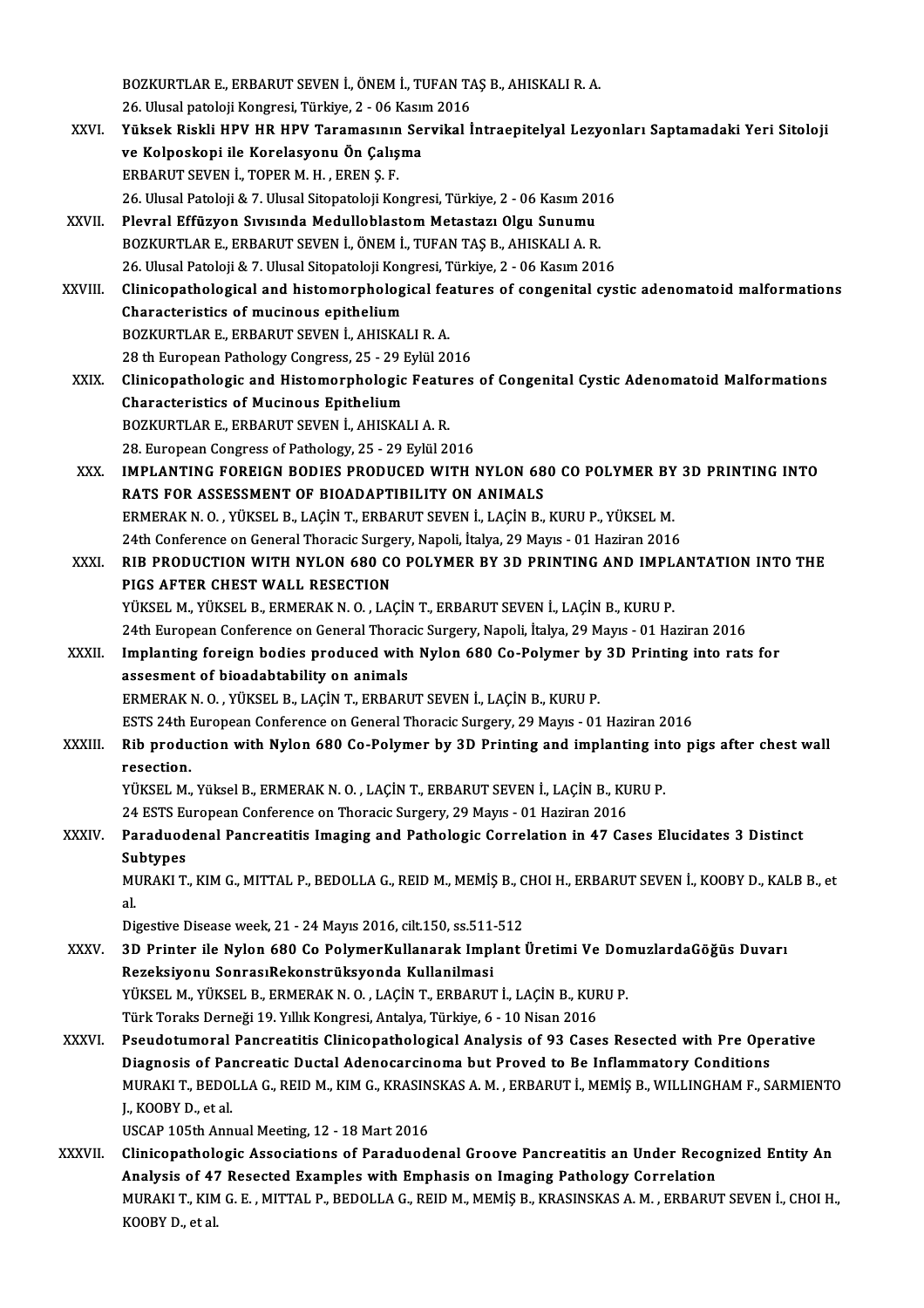USCAP 105th Annual Meeting, 12 - 18 Mart 2016<br>Iukstaalamarular büsreli tümör Nadir bir b

|              | USCAP 105th Annual Meeting, 12 - 18 Mart 2016                                                                                              |
|--------------|--------------------------------------------------------------------------------------------------------------------------------------------|
| XXXVIII.     | Jukstaglomeruler hücreli tümör Nadir bir böbrek tümörü                                                                                     |
|              | FILINTE D., ERBARUT SEVEN I., TANIDIR Y., ÖNEM I., CINEL Z. L.                                                                             |
|              | 25. ulusal patoloji kongresi, Türkiye, 14 - 17 Ekim 2015                                                                                   |
| <b>XXXIX</b> | Pankreas lezyonlarının tanısında endoskopik ultrasonografi eşliğinde ince iğne aspirasyon biyopsi                                          |
|              | güvenilirliği                                                                                                                              |
|              | MOLLAMEMIŞOĞLU H., AKBAŞ G., ERBARUT SEVEN İ., BOZKURTLAR E., BAĞCI P., ÇELİKEL Ç.                                                         |
|              | 25. Ulusal Patoloji Kongresi, Bursa, Türkiye, 14 - 17 Ekim 2015                                                                            |
| XL.          | Pankreas Lezyonlarının Tanısında Endoskopik Ultrasonografi EUS Eşliğinde İnce İğne Aspirasyon<br>Biyopsi İİAB Güvenilirliği                |
|              | MOLLAMEMİŞOĞLU H., AKBAŞ G., ERBARUT İ., BOZKURTLAR E., BAĞCI P., ÇELİKEL Ç.                                                               |
|              | 25. Ulusal Patoloji Kongresi, Türkiye, 14 - 17 Ekim 2015                                                                                   |
| XLI.         | Sklerozan Anjiomatoid Noduler Transformasyon                                                                                               |
|              | AKBAŞ G., KOMBAK F. E., ERBARUT İ., TÜRKÖZ H. K.                                                                                           |
|              | 25. Ulusal Patoloji Kongresi, Türkiye, 14 - 17 Ekim 2015                                                                                   |
| XLII.        | Histomophologic Changes at the Fibrial Ends of Primary Epithelial Ovarian Tumors Is It the Site of                                         |
|              | Primary Ovarian Tumors More Than Expected                                                                                                  |
|              | AŞKAN G., ERBARUT İ., ÖZKAN N., EREN Ş. F.                                                                                                 |
|              | USCAP 104th Annual Meeting, Boston, Amerika Birleşik Devletleri, 21 - 27 Mart 2015                                                         |
| XLIII.       | Histomorphologic Changes at the Fimbrial Ends of Primary Epithelial Ovarian Tumors; Is It the Site                                         |
|              | of Primary Ovarian Tumors More Than Expected?                                                                                              |
|              | Askan G., ERBARUT SEVEN İ., ÖZKAN N., Eren F.                                                                                              |
|              | 104th Annual Meeting of the United-States-and-Canadian-Academy-of-Pathology, Massachusetts, Amerika Birleşik                               |
|              | Devletleri, 21 - 27 Mart 2015, cilt 28                                                                                                     |
| XLIV.        | HER2 status in gastric adenocarcinoma A possible role of stromal reaction                                                                  |
|              | AYRANCI G., ERBARUT İ., ÇELİKEL Ç.                                                                                                         |
|              | 26th European Congress of Pathology, 30 Ağustos - 03 Eylül 2014                                                                            |
| XLV.         | Fascin expression in cholesteatoma correlation with destruction of ossicular chain and extent of<br>thedisease                             |
|              | BİNNETOĞLU A., SARI M., BAĞLAM T., ERBARUT İ., YUMUŞAKHUYLU A. C. , TOPUZ M. F. , BATMAN A. Ç.                                             |
|              | 29. Politzer Society Meeting, 14 - 17 Kasım 2013                                                                                           |
| XLVI.        | Diffüz eozinofil infiltrasyonu gösteren dermatofibrom olgu sunumu                                                                          |
|              | FILINTE D., ERBARUT İ.                                                                                                                     |
|              | 23. Ulusal Patoloji Kongresi, İzmir, Türkiye, 6 - 10 Kasım 2013                                                                            |
| XLVII.       | Gastrointestinal Stromal Tümör Olgularımız ve İmmünhistokimya Sonuçları                                                                    |
|              | KOMBAK F. E., BOZKURTLAR E., ERBARUT SEVEN İ., ÇELİKEL Ç.                                                                                  |
|              | 23. Ulusal Patoloji Kongresi, Türkiye, 6 - 10 Kasım 2013                                                                                   |
| XLVIII.      | Bazal hücreli karsinom ile bazoskuamöz karsinomun morfolojik ve immunhistokimyasal olarak                                                  |
|              | karşılaştırılması                                                                                                                          |
|              | FİLİNTE D., ayrancı g., ERBARUT SEVEN İ., KAYA H.                                                                                          |
|              | 23. Ulusal Patoloji Kongresi, İzmir, Türkiye, 6 - 10 Kasım 2013                                                                            |
| XLIX.        | Bazal Hücreli Karsinom ile Bazoskuamöz Karsinomun Morfolojik ve İmmünhistokimyasal Olarak                                                  |
|              | Karşılaştırılması                                                                                                                          |
|              | FİLİNTE D., AYRANCI G., ERBARUT İ., KAYA H.                                                                                                |
|              | 23. Ulusal Patoloji Kongresi, Türkiye, 6 - 10 Kasım 2013                                                                                   |
| L.           | İki Olguyla İnterdijital Pilonidal Sinüs Nadir Bir Meslek Hastalığı<br>YALÇIN D., TEKİN B., SAÇAK B., NUMANOĞLU A., AYRANCI G., ERBARUT İ. |
|              | Kuzey Kıbrıs Türk Plastik, Rekonstrüktif ve Estetik Cerrahi Derneği 11. Ulusal Kongresi, Türkiye, 12 - 15 Eylül 2013                       |
| LI.          | Cellular Phenotypes in Gallbladder Dysplasia Diagnostic Significance and Clinical Associations in an                                       |
|              | Analysisi of 318 Cases                                                                                                                     |
|              | BAĞCI P., SAKA B., ERBARUT İ., DURSUN N., BAŞTÜRK O., ROA J., ESCALONA O., LOSADA H., JANG K., KONG S., et al.                             |
|              |                                                                                                                                            |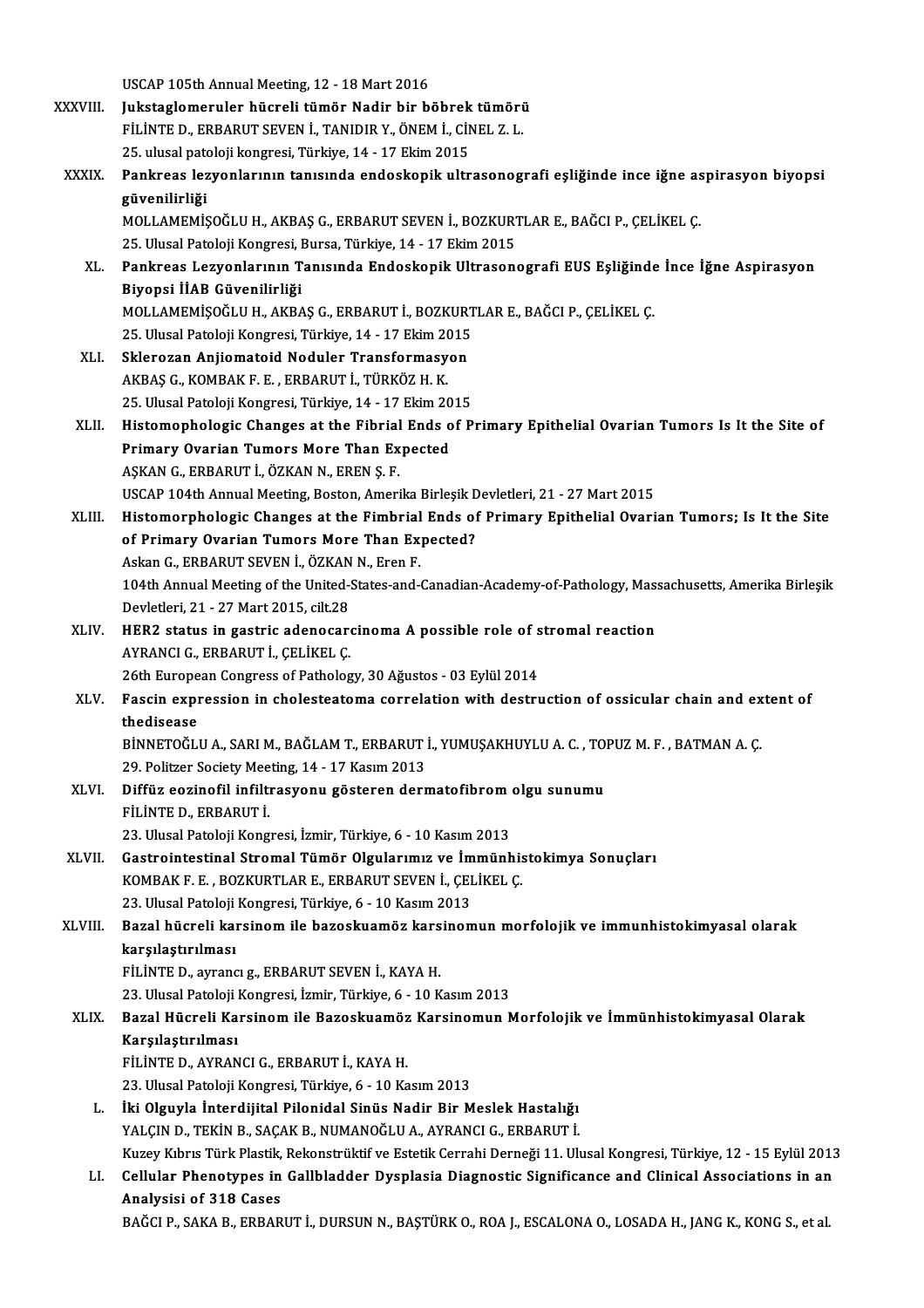USCAP 102th Annual Meeting, 2 - 08 Mart 2013

LII. Neoplasms and Pseudotumors Associated with Low Intrapancreatic Union of Cystic Duct into Common Bile Duct A Clinicopathologic Analysis of 15 Cases of a Hitherto Unrecognized Phenomenon Neoplasms and Pseudotumors Associated with Low Intrapancreatic Union of Cystic Duct into<br>Common Bile Duct A Clinicopathologic Analysis of 15 Cases of a Hitherto Unrecognized Phenom<br>GONZALES R., SAKA B., BAĞCI P., ERBARUT İ Common Bile Di<br>GONZALES R., SAH<br>EVERETT R., et al.<br>USCAP 102th Ann GONZALES R., SAKA B., BAĞCI P., ERBARUT İ., M.<br>EVERETT R., et al.<br>USCAP 102th Annual Meeting, 2 - 08 Mart 2013<br>Histology and Histonathology of Minor Boy EVERETT R., et al.<br>USCAP 102th Annual Meeting, 2 - 08 Mart 2013<br>LIII. Histology and Histopathology of Minor Papilla Accessory Ampulla An Analysis of 160 Cases with<br>Emphasis on Faatures with Betantial Impact on Daily Surgis USCAP 102th Annual Meeting, 2 - 08 Mart 2013<br>Histology and Histopathology of Minor Papilla Accessory Ampulla An Analysis of<br>Emphasis on Features with Potential Impact on Daily Surgical Pathology Practice<br>ÖZDEMİR D. SAKA R. Histology and Histopathology of Minor Papilla Accessory Ampulla An Analysis of 160 Cases with<br>Emphasis on Features with Potential Impact on Daily Surgical Pathology Practice<br>ÖZDEMİR D., SAKA B., BAĞCI P., DURSUN N., ERBARU E<mark>mphasis on Fe</mark><br>ÖZDEMİR D., SAK.<br>BAŞTÜRK O., et al.<br>USCAR 102nd Ann ÖZDEMİR D., SAKA B., BAĞCI P., DURSUN N., ERB.<br>BAŞTÜRK O., et al.<br>USCAP 102nd Annual Meeting, 2 - 08 Mart 2013<br>Crowth Batterns of High Crade Callbladder BAŞTÜRK O., et al.<br>USCAP 102nd Annual Meeting, 2 - 08 Mart 2013<br>LIV. Growth Patterns of High Grade Gallbladder Dysplasia Clinicopathologic Associations and Diagnostic<br>Implications in an Analysis of 318 Cases USCAP 102nd Annual Meeting, 2 - 08 Mart 2013 Growth Patterns of High Grade Gallbladder Dysplasia Clinicopathologic Associations and Diagnostic<br>Implications in an Analysis of 318 Cases<br>BAĞCI P., SAKA B., ERBARUT İ., DURSUN N., BAŞTÜRK O., ROA J., ESCALONA O., LOSADA H Im<br>BA<br>al<br>11c BAĞCI P., SAKA B., ERBARUT İ., DURSUN N., BAŞT<br>al.<br>USCAP 102nd Annual Meeting, 2 - 08 Mart 2013<br>Sısan Mama Madelinde Melatoninin Karsins al.<br>USCAP 102nd Annual Meeting, 2 - 08 Mart 2013<br>LV. Sıçan Meme Modelinde Melatoninin Karsinogenez Mekanizması Üzerine Etkisi<br>UĞURLUM Ü. TERZİQĞLU B. ERRARUT İ. VECEN B. SİRİKÇİ Ö. GÜLLÜQĞLUM B USCAP 102nd Annual Meeting, 2 - 08 Mart 2013<br>Sıçan Meme Modelinde Melatoninin Karsinogenez Mekanizması Üzerine E<br>UĞURLU M. Ü. , TERZİOĞLU B., ERBARUT İ., YEGEN B., ŞİRİKÇİ Ö., GÜLLÜOĞLU M. B.<br>4. Ulusal Danavsal Carrabi Kan Sıçan Meme Modelinde Melatoninin Karsinogenez Mekanizması<br>UĞURLU M. Ü. , TERZİOĞLU B., ERBARUT İ., YEGEN B., ŞİRİKÇİ Ö., GÜLLÜ(<br>4. Ulusal Deneysel Cerrahi Kongresi, Türkiye, 29 Kasım - 02 Aralık 2007<br>Endamariumda Fakal Sim UĞURLU M. Ü. , TERZİOĞLU B., ERBARUT İ., YEGEN B., ŞİRİK<br>4. Ulusal Deneysel Cerrahi Kongresi, Türkiye, 29 Kasım - 02<br>LVI. Bundomeriumda Fokal Simplastik Atipi Olgu Sunumu<br>1. HULLY TETİLYURT Ü. S. ERBARUT İ. KARAÇAQĞLUM Ü 4. Ulusal Deneysel Cerrahi Kongresi, Türkiye, 29 Kasım - 0<br>Endomeriumda Fokal Simplastik Atipi Olgu Sunumu<br>ULU Y., TETİKKURT Ü. S. , ERBARUT İ., KARACAOĞLU M. Ü.<br>22. Ulusal Patoloji Kongresi, Türkiye, 7., 11 Kasım 2012 Endomeriumda Fokal Simplastik Atipi Olgu Sunum<br>ULU Y., TETİKKURT Ü. S. , ERBARUT İ., KARACAOĞLU M. 1<br>22. Ulusal Patoloji Kongresi, Türkiye, 7 - 11 Kasım 2012<br>Querde İlgins Makroskanili Matür Kistik Teratam ULU Y., TETİKKURT Ü. S. , ERBARUT İ., KARACAOĞLU M. Ü.<br>22. Ulusal Patoloji Kongresi, Türkiye, 7 - 11 Kasım 2012<br>LVII. Overde İlginç Makroskopili Matür Kistik Teratom Olgusu<br>KAVSUT C. TETİKKUPT Ü.S. ERRAPUT İ. 22. Ulusal Patoloji Kongresi, Türkiye, 7 - 1<br>**Overde İlginç Makroskopili Matür Ki**s<br>KAVŞUT G., TETİKKURT Ü. S. , ERBARUT İ.<br>22. Husal Patoloji Kongresi, Türkiye, 7 - 1 Overde İlginç Makroskopili Matür Kistik Teratom<br>KAVŞUT G., TETİKKURT Ü. S. , ERBARUT İ.<br>22. Ulusal Patoloji Kongresi, Türkiye, 7 - 11 Kasım 2012<br>Plasenta Berkreta Olay Sunumu KAVŞUT G., TETİKKURT Ü. S. , ERBAR<br>22. Ulusal Patoloji Kongresi, Türkiye,<br>LVIII. Plasenta Perkreta Olgu Sunumu<br>1701. I. TETİKKUPT Ü. S. FRRARIT 22. Ulusal Patoloji Kongresi, Türkiye, 7<br>Plasenta Perkreta Olgu Sunumu<br>İZOL U., TETİKKURT Ü. S. , ERBARUT İ.<br>22. Ulusal Patoloji Kongresi, Türkiye, 7 Plasenta Perkreta Olgu Sunumu<br>İZOL U., TETİKKURT Ü. S. , ERBARUT İ.<br>22. Ulusal Patoloji Kongresi, Türkiye, 7 - 11 Kasım 2012 İZOL U., TETİKKURT Ü. S. , ERBARUT İ.<br>22. Ulusal Patoloji Kongresi, Türkiye, 7 - 11 Kasım 2012<br>LIX. Overin Berrak Hücreli Adenofibromu Olgu Sunumu<br>ERRABUT İ. TUZLALLH S. GUJOUMET AMET A. NAKİ M. 22. Ulusal Patoloji Kongresi, Türkiye, 7 - 11 Kasım 2012<br>**Overin Berrak Hücreli Adenofibromu Olgu Sunumu**<br>ERBARUT İ., TUZLALI H. S. , CHIOUMET AMET A., NAKİ M. M.<br><sup>22. Ulucal Patoloji Kongresi Türkiye 7 - 11 Kasım 2012</sup> Overin Berrak Hücreli Adenofibromu Olgu Sunum<br>ERBARUT İ., TUZLALI H. S. , CHIOUMET AMET A., NAKİ M<br>22. Ulusal Patoloji Kongresi, Türkiye, 7 - 11 Kasım 2012<br>Hish Grade Dusplasia Intreenithelial Neoplasia ef ERBARUT İ., TUZLALI H. S. , CHIOUMET AMET A., NAKİ M. M.<br>22. Ulusal Patoloji Kongresi, Türkiye, 7 - 11 Kasım 2012<br>LX. High Grade Dysplasia Intraepithelial Neoplasia of the Gallbladder GB Patterns Cell Lineages and<br>Clin 22. Ulusal Patoloji Kongresi, Türkiye, 7 - 11 Kasım 2012<br>High Grade Dysplasia Intraepithelial Neoplasia of the Gallbla<br>Clinicopathological Associations in an Analysis of 255 Cases<br>BAČCLP, DURSUN N. SAKA B. BASTÜRK O. POAL High Grade Dysplasia Intraepithelial Neoplasia of the Gallbladder GB Patterns Cell Lineages and<br>Clinicopathological Associations in an Analysis of 255 Cases<br>BAĞCI P., DURSUN N., SAKA B., BAŞTÜRK 0., ROA J., TAPİA 0., JANG Clinicopathological Associations in an Analysis of 255 Cases<br>BAĞCI P., DURSUN N., SAKA B., BAŞTÜRK O., ROA J., TAPİA O., JANG K.<br>USCAP 101st Annual Meeting, 17 - 23 Mart 2012 BAĞCI P., DURSUN N., SAKA B., BAŞTÜRK O., ROA J., TAPİA O., JANG K. T. , ERBARUT İ., KONG S., CHENG J., et al.<br>USCAP 101st Annual Meeting, 17 - 23 Mart 2012<br>LXI. The Significance of Poorly Differentiated Undifferentiat The Significance of Poorly Differentiated Undifferentiated Component in Gallbladder Carcinomas The Significance of Poorly Differentiated Undifferentiated Component in Gallbladder Carcinomas<br>GBC Clinicopathological Analysis of 54 Cases Identified in 628 GBC<br>BAŞTÜRK 0., BAĞCI P., TAPIA 0., ROA J., JANG K., DURSUN N., GBC Clinicopathological Analysis of 54 Case<br>BAŞTÜRK O., BAĞCI P., TAPIA O., ROA J., JANG K., I<br>USCAP 101st Annual Meeting, 17 - 23 Mart 2012<br>Cystic Musinous Dust Losion of the Bancres BAŞTÜRK O., BAĞCI P., TAPIA O., ROA J., JANG K., DURSUN N., PATEL S., J C., BANDYOPADHYAY S., ERBARUT<br>USCAP 101st Annual Meeting, 17 - 23 Mart 2012<br>LXII. Cystic Mucinous Duct Lesion of the Pancreas A Clinicopathologic Anal USCAP 101st Annual Meeting, 17 - 23 Mart 2012<br>Cystic Mucinous Duct Lesion of the Pancreas A Clinicopathologic Ana<br>Diagnostically Challenging and Terminologically Controversial Entity<br>VRASINSKAS A . OAKLEV C. BAČCLB, JANC K Cystic Mucinous Duct Lesion of the Pancreas A Clinicopathologic Analysis of 40 Examples of a<br>Diagnostically Challenging and Terminologically Controversial Entity<br>KRASINSKAS A., OAKLEY G., BAĞCI P., JANG K., BAŞTÜRK O., CHE Diagnostically Challenging and Terminologi<br>KRASINSKAS A., OAKLEY G., BAĞCI P., JANG K., BA<br>USCAP 101st Annual Meeting, 17 - 23 Mart 2012<br>Beğdeonijemetër Stromal Hinernlari Olay S KRASINSKAS A., OAKLEY G., BAĞCI P., JANG K., BAŞTÜRK (<br>USCAP 101st Annual Meeting, 17 - 23 Mart 2012<br>LXIII. Psödoanjiomatöz Stromal Hiperplazi Olgu Sunumu<br>III II. Y. TETİYYUPT Ü S., ERRABIT İ. YUTANİS R USCAP 101st Annual Meeting, 17 - 23 Mart 2012<br>Psödoanjiomatöz Stromal Hiperplazi Olgu Su<br>ULU Y., TETİKKURT Ü. S. , ERBARUT İ., KUTANİŞ R.<br>21 Hiyesi Patalaji Kangresi Türkiye, 16 - 20 Kasın Psödoanjiomatöz Stromal Hiperplazi Olgu Sunumu<br>ULU Y., TETİKKURT Ü. S. , ERBARUT İ., KUTANİŞ R.<br>21. Ulusal Patoloji Kongresi, Türkiye, 16 - 20 Kasım 2011<br>Pankresets Bernak Hüsreli tinte Düşük Dereseli En ULU Y., TETİKKURT Ü. S. , ERBARUT İ., KUTANİŞ R.<br>21. Ulusal Patoloji Kongresi, Türkiye, 16 - 20 Kasım 2011<br>LXIV. Pankreasta Berrak Hücreli tipte Düşük Dereceli Endokrin Tümör Olgusu 21. Ulusal Patoloji Kongresi, Türkiye, 16 - 20 Kasım 2011<br>Pankreasta Berrak Hücreli tipte Düşük Dereceli Endokrin Tümör (<br>ERBARUT İ., CHIOUMET AMET A., YİĞİTBAŞ H., TETİKKURT Ü. S. , GÜVEN H.<br>21. Ulusal Patalaji Kangresi T Pankreasta Berrak Hücreli tipte Düşük Dereceli En<br>ERBARUT İ., CHIOUMET AMET A., YİĞİTBAŞ H., TETİKKUR<br>21. Ulusal Patoloji Kongresi, Türkiye, 16 - 20 Kasım 2011<br>Kalnta Bir İnflamatuan Myafihnablastik Tümör Olsı ERBARUT İ., CHIOUMET AMET A., YİĞİTBAŞ H., TETİKKURT Ü.<br>21. Ulusal Patoloji Kongresi, Türkiye, 16 - 20 Kasım 2011<br>LXV. Kalpte Bir İnflamatuar Myofibroblastik Tümör Olgusu 21. Ulusal Patoloji Kongresi, Türkiye, 16 - 20 Kasım 2011<br>Kalpte Bir İnflamatuar Myofibroblastik Tümör Olgusu<br>CHIOUMET AMET A., SAR M., ERBARUT İ., ULU Y., KARAÇALILAR M.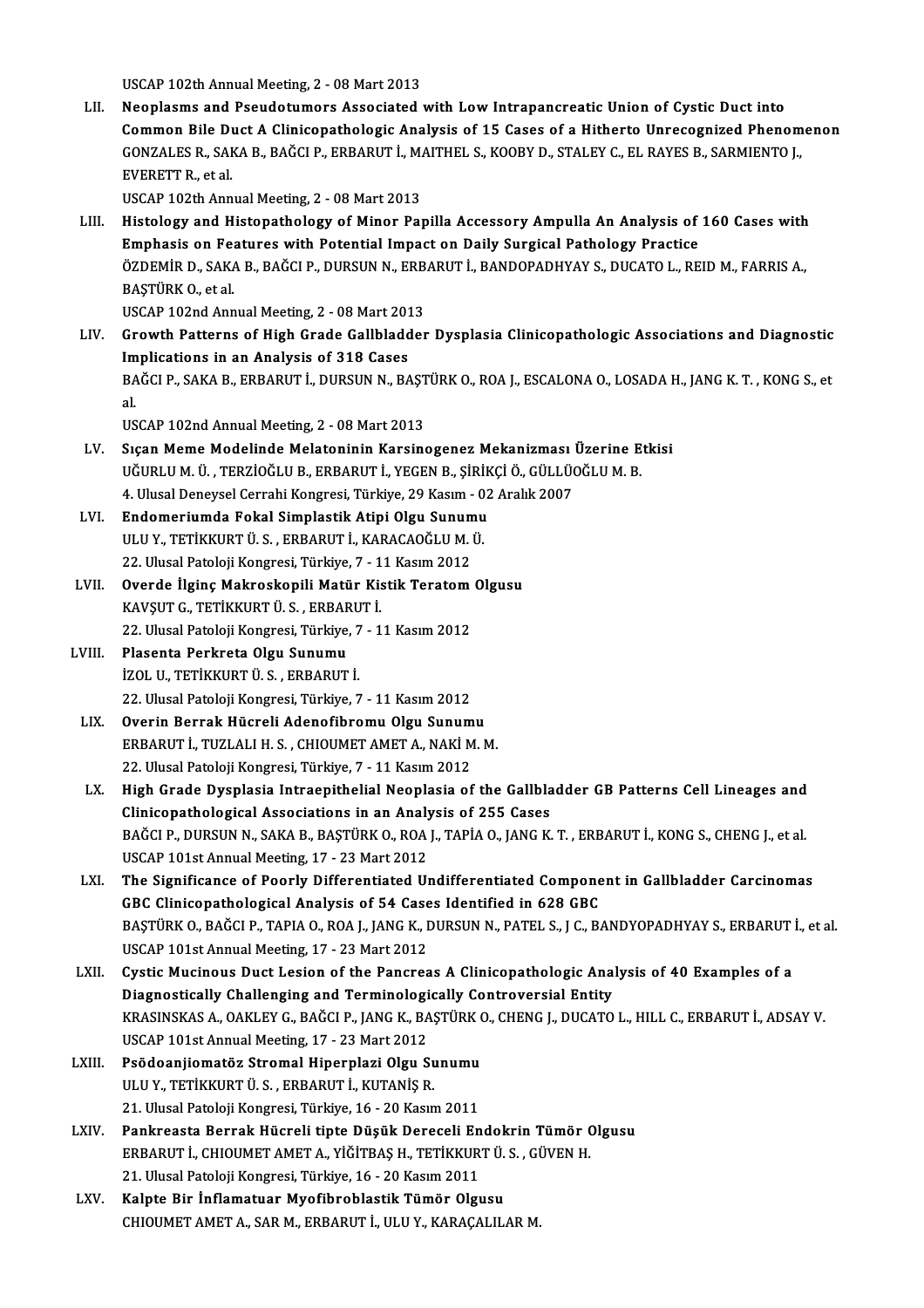21. Ulusal Patoloji Kongresi, Türkiye, 16 - 20 Kasım 2011

- 21. Ulusal Patoloji Kongresi, Türkiye, 16 20 Kasım 2011<br>LXVI. Uterusta Vasküler Leiomyom Anjioleimyom Olgu Sunumu<br>CHIOUMET AMET A TETİKKUPT ÜSERRARUT İ NAKİM M 21. Ulusal Patoloji Kongresi, Türkiye, 16 - 20 Kasım 2011<br>Uterusta Vasküler Leiomyom Anjioleimyom Olgu Sunum<br>CHIOUMET AMET A., TETİKKURT Ü. S. , ERBARUT İ., NAKİ M. M.<br>21. Ulusal Patalaji Kongresi, Türkiye, 16 - 20 Kasım 2 Uterusta Vasküler Leiomyom Anjioleimyom Olgu St<br>CHIOUMET AMET A., TETİKKURT Ü. S. , ERBARUT İ., NAKİ<br>21. Ulusal Patoloji Kongresi, Türkiye, 16 - 20 Kasım 2011<br>C. erbB 2. Amplification in Turkish Patients with Inv CHIOUMET AMET A., TETİKKURT Ü. S. , ERBARUT İ., NAKİ M. M.<br>21. Ulusal Patoloji Kongresi, Türkiye, 16 - 20 Kasım 2011<br>LXVII. C erbB 2 Amplification in Turkish Patients with Invasive Ductal Carcinomas of the Breast
- 21. Ulusal Patoloji Kongresi, Türkiye, 16 20 Kasım 2011<br>C erbB 2 Amplification in Turkish Patients with Invasive Ductal<br>TÜZÜNER B., BOZKURTLAR E., ERBARUT İ., ÇAKALAĞAOĞLU F., KAYA H.<br>22nd European Congress of Bathology C erbB 2 Amplification in Turkish Patients with Inv<br>TÜZÜNER B., BOZKURTLAR E., ERBARUT İ., ÇAKALAĞAOĞ<br>22nd European Congress of Pathology, 4 - 09 Eylül 2009<br>C erbB 2 and ECEB Cane Evensessian Prefile in Bre TÜZÜNER B., BOZKURTLAR E., ERBARUT İ., ÇAKALAĞAOĞLU F., KAYA H.<br>22nd European Congress of Pathology, 4 - 09 Eylül 2009<br>LXVIII. C erbB 2 and EGFR Gene Expression Profile in Breast Carcinomas
- 22nd European Congress of Pathology, 4 09 Eylül 2009<br>C erbB 2 and EGFR Gene Expression Profile in Brea<br>ERBARUT İ., BOZKURTLAR E., ÇAKALAĞAOĞLU F., KAYA H.<br>22nd European Congress of Pathology, 4 09 Eylül 2009 C erbB 2 and EGFR Gene Expression Profile in Breach<br>ERBARUT İ., BOZKURTLAR E., ÇAKALAĞAOĞLU F., KAYA H<br>22nd European Congress of Pathology, 4 - 09 Eylül 2009<br>Enterobius Vermisularis en Unsemmen Cause of A
- ERBARUT İ., BOZKURTLAR E., ÇAKALAĞAOĞLU F., KAYA H.<br>22nd European Congress of Pathology, 4 09 Eylül 2009<br>LXIX. Enterobius Vermicularis an Uncommon Cause of Acute Appendicitis a Report of Three Cases<br>COSKUNOĞLU E 7 BAĞC 22nd European Congress of Pathology, 4 - 09 Eylül 2009<br>Enterobius Vermicularis an Uncommon Cause of Act<br>COȘKUNOĞLU E. Z. , BAĞCI P., DÖKÜMCÜ Z. U. , ERBARUT İ.<br>22nd European Congress of Pathology, 4 - 09 Eylül 2009 Enterobius Vermicularis an Uncommon Cause of A<br>COȘKUNOĞLU E. Z. , BAĞCI P., DÖKÜMCÜ Z. U. , ERBARUT<br>22nd European Congress of Pathology, 4 - 09 Eylül 2009<br>The Bole of Heme Owygenese 1 System after Glutat COSKUNOĞLU E. Z. , BAĞCI P., DÖKÜMCÜ Z. U. , ERBARUT İ.<br>22nd European Congress of Pathology, 4 - 09 Eylül 2009<br>LXX. The Role of Heme Oxygenase 1 System after Glutathione Preconditioning during Hepatic Ischemia<br>Penerfus
- **22nd European Congr<br>The Role of Heme O<br>Reperfusion Injury**<br>MANUKYAN M N VE The Role of Heme Oxygenase 1 System after Glutathione Preconditioning during He<br>Reperfusion Injury<br>MANUKYAN M. N. , VELİOĞLU ÖĞÜNÇA., ERBARUT İ., ÇELİKEL Ç., YALÇIN S., GÜLLÜOĞLU M. B.<br>40th Congress of the European Sosiaty Reperfusion Injury<br>MANUKYAN M. N. , VELİOĞLU ÖĞÜNÇ A., ERBARUT İ., ÇELİKEL Ç., YALÇIN S., GÜLLÜOĞLU<br>40th Congress of the European Society for Surgical Research (ESSR), 25 - 28 Mayıs 2005<br>Mamanin Anakrin Karsinamunda Harman

- MANUKYAN M. N. , VELİOĞLU ÖĞÜNÇ A., ERBARUT İ., ÇELİKEL Ç., YALÇIN S., GÜLLÜOĞLU M. B.<br>40th Congress of the European Society for Surgical Research (ESSR), 25 28 Mayıs 2005<br>LXXI. Memenin Apokrin Karsinomunda Hormon Resept 40th Congress of the European Society for Surgical Research (ESSR), 25 - 28 Mayıs 2005<br>Memenin Apokrin Karsinomunda Hormon Reseptörleri ve Onkogenlerin Ekspresyonu<br>ERBARUT İ., KAYA H., BAŞARAN G., GÜLLÜOĞLU M. B. Memenin Apokrin Karsinomunda Hormon Reseptörle<br>ERBARUT İ., KAYA H., BAŞARAN G., GÜLLÜOĞLU M. B.<br>17. Ulusal Patoloji Sempozyumu, Türkiye, 1 - 06 Ekim 2004<br>Trikablastam Nadin görülen banisa bir alsı. ERBARUT İ., KAYA H., BAŞARAN G., GÜLLÜOĞLU M<br>17. Ulusal Patoloji Sempozyumu, Türkiye, 1 - 06 Ek<br>LXXII. Trikoblastom Nadir görülen benign bir olgu<br>DUPMUS KOCAASLAN E.N. Sönmez A. ERBARUT
- Trikoblastom Nadir görülen benign bir olgu<br>DURMUŞ KOCAASLAN F. N., Sönmez A., ERBARUT SEVEN İ., Numanoğlu A. Trikoblastom Nadir görülen benign bir olgu<br>DURMUŞ KOCAASLAN F. N. , Sönmez A., ERBARUT SEVEN İ., Numanoğlu A.<br>29. Ulusal Türk Plastik, Rekonstrüktif ve Estetik Cerrahi Kongresi, Eskişehir, Türkiye, 17 - 20 Eylül 2007, cilt DURMUŞ K<br>29. Ulusal<br>ss.33-335<br>Immunee 29. Ulusal Türk Plastik, Rekonstrüktif ve Estetik Cerrahi Kongresi, Eskişehir, Türkiye,<br>ss.33-335<br>LXXIII. Immunoexpression of HER 2 Neurogulin MAPK AKT in Breast Carcinomas
- ss.33-335<br>Immunoexpression of HER 2 Neurogulin MAPK AK<br>KAYA H., ERBARUT İ., ÖZKAN N., BEKİROĞLU G. N.<br>21th European Congress of Pathology, 8 13 Eylül 2007 Immunoexpression of HER 2 Neurogulin MAPK AKT in Breast Carcinomas
- KAYA H., ERBARUT İ., ÖZKAN N., BEKİROĞLU G. N.<br>21th European Congress of Pathology, 8 13 Eylül 2007<br>LXXIV. Is CD10 Immunexpression Helpfull In Detecting Occult Stromal Cells in Ovarian Endometriosis<br>EREN S. E. ERRARI 21th European Congres<br>Is CD10 Immunexpre<br>EREN Ş. F. , ERBARUT İ.<br>21st European Congres Is CD10 Immunexpression Helpfull In Detecting O<br>EREN Ş. F. , ERBARUT İ.<br>21st European Congress of Pathology, 8 - 13 Eylül 2007<br>Immuneaunneasion of HEB Family in Invesive Dus EREN Ş. F. , ERBARUT İ.<br>21st European Congress of Pathology, 8 - 13 Eylül 2007<br>LXXV. Immunoexpression of HER Family in Invasive Ductal Carcinomas of the Breast

- 21st European Congress of Pathology, 8 13 Eylül 2007<br>Immunoexpression of HER Family in Invasive Ductal Carcinomas of the Breast<br>ERBARUT İ., KAYA H., ÖZKAN N., BEKİROĞLU G. N. , ŞEN S., SÖYLEMEZOĞLU U., GÜLLÜOĞLU M. B.<br>21 Immunoexpression of HER Family in Invasive Duc<br>ERBARUT İ., KAYA H., ÖZKAN N., BEKİROĞLU G. N. , ŞEN S<br>21st european Congress of Pathology, 8 - 13 Eylül 2007<br>Lajamyanna with Say Card Lika Elamanta in a Casa ERBARUT İ., KAYA H., ÖZKAN N., BEKİROĞLU G. N. , ŞEN S., SÖYLEMEZOĞLU U., GÜLLÜOĞLU M. B.<br>21st european Congress of Pathology, 8 - 13 Eylül 2007<br>LXXVI. Leiomyoma with Sex Cord Like Elements in a Case with Polipoid Aden
- 21st european Congress of Pathology<br>Leiomyoma with Sex Cord Like E<br>EREN Ş. F. , ERBARUT İ., TÜZÜNER B.<br>17. Ulusel Peteleji Kongresi Türkiye Leiomyoma with Sex Cord Like Elements in a Cas<br>EREN Ş. F. , ERBARUT İ., TÜZÜNER B.<br>17. Ulusal Patoloji Kongresi, Türkiye, 8 - 10 Eylül 2007<br>Üneterde Nefnaganik Adanama Olay Sunumu EREN Ş. F. , ERBARUT İ., TÜZÜNER B.<br>17. Ulusal Patoloji Kongresi, Türkiye, 8 - 10 Eylül 2007<br>LXXVII. Üreterde Nefrogenik Adenoma Olgu Sunumu
	-
- 17. Ulusal Patoloji Kongresi, Türkiye, 8 10 Eylül 2007<br>Üreterde Nefrogenik Adenoma Olgu Sunumu<br>BOZKURT S., ERBARUT İ., KAYA H., YAZICI C., TÜRKERİ L.<br>17. Ulusal Patoloji Somnogyumu, Türkiye, 1., 06 Ekim 200 Üreterde Nefrogenik Adenoma Olgu Sunumu<br>BOZKURT S., ERBARUT İ., KAYA H., YAZICI C., TÜRKERİ L.<br>17. Ulusal Patoloji Sempozyumu, Türkiye, 1 - 06 Ekim 2004<br>Polimarfik Düşük Crada li Adanakarsinam Tanısında
- BOZKURT S., ERBARUT İ., KAYA H., YAZICI C., TÜRKERİ L.<br>17. Ulusal Patoloji Sempozyumu, Türkiye, 1 06 Ekim 2004<br>LXXVIII. Polimorfik Düşük Grade li Adenokarsinom Tanısında İnce İğne Aspirasyon Biyopsisi Olgu Sunumu<br>ERR 17. Ulusal Patoloji Sempozyumu, Türkiye, 1 - 06 Ekim 2004<br>Polimorfik Düşük Grade li Adenokarsinom Tanısında<br>ERBARUT İ., SARI M., AHISKALI A. R.<br>2. Ulusal Sitopatoloji Kongresi, Türkiye, 1 - 04 Mart 2007 2. <mark>Polimorfik Düşük Grade li Adenokarsinom Tanısın</mark><br>ERBARUT İ., SARI M., AHISKALI A. R.<br>2. Ulusal Sitopatoloji Kongresi, Türkiye, 1 - 04 Mart 2007<br>Sısan mama tümörü madelinde malatanının karsin

- ERBARUT İ., SARI M., AHISKALI A. R.<br>2. Ulusal Sitopatoloji Kongresi, Türkiye, 1 04 Mart 2007<br>LXXIX. Sıçan meme tümörü modelinde melatoninin karsinogenez mekanizması üzerine etkisi 2. Ulusal Sitopatoloji Kongresi, Türkiye, 1 - 04 Mart 2007<br>Sıçan meme tümörü modelinde melatoninin karsinogenez mekanizması üzerine<br>UĞURLU M. Ü. , TERZİOĞLU B., ERBARUT SEVEN İ., YEGEN B., ŞİRİKÇİ Ö., GÜLLÜOĞLU M. B.<br>4. Ul Sıçan meme tümörü modelinde melatoninin karsinogenez mekanizması<br>UĞURLU M. Ü. , TERZİOĞLU B., ERBARUT SEVEN İ., YEGEN B., ŞİRİKÇİ Ö., GÜLLÜO<br>4. Ulusal Deneysel Cerrahi Kongresi, Ankara, Türkiye, 29 Kasım - 01 Aralık 2006<br>İ UĞURLU M. Ü. , TERZİOĞLU B., ERBARUT SEVEN İ., YEGEN B., ŞİRİKÇİ Ö., GÜLLÜOĞLU M. B.<br>4. Ulusal Deneysel Cerrahi Kongresi, Ankara, Türkiye, 29 Kasım - 01 Aralık 2006<br>LXXX. İnvaziv Meme Karsinomlarında Sitokeratin Ekspre
- KAYA H., BOZKURT S., ERBARUT İ., GÜLLÜOĞLU M. B. İnvaziv Meme Karsinomlarında Sitokeratin Ekspresyonu<br>KAYA H., BOZKURT S., ERBARUT İ., GÜLLÜOĞLU M. B.<br>8. Ulusal Meme Hastalıkları Kongresi, Türkiye, 21 - 24 Eylül 2005<br>PE3 C. erbB 3. Ostrogen and Progesteren Besenter Eunre
- KAYA H., BOZKURT S., ERBARUT İ., GÜLLÜOĞLU M. B.<br>8. Ulusal Meme Hastalıkları Kongresi, Türkiye, 21 24 Eylül 2005<br>LXXXI. P53 C erbB 2 Ostrogen and Progesteron Receptor Expression Correlation with the Histopathological 8. Ulusal Meme Hastalıkları Kongresi, Türkiye, 21 - 24 Eylül 2005<br>P53 C erbB 2 Ostrogen and Progesteron Receptor Expressi<br>Prognostic Parameters in Ductal Carcinomas of the Breast<br>KAVA H. EPRABUT İ. POZKURTS, CÜLLÜQĞLUM B. P53 C erbB 2 Ostrogen and Progesteron Receptor Expressi<br>Prognostic Parameters in Ductal Carcinomas of the Breast<br>KAYA H., ERBARUT İ., BOZKURT S., GÜLLÜOĞLU M. B. , ARIBAL M. E.